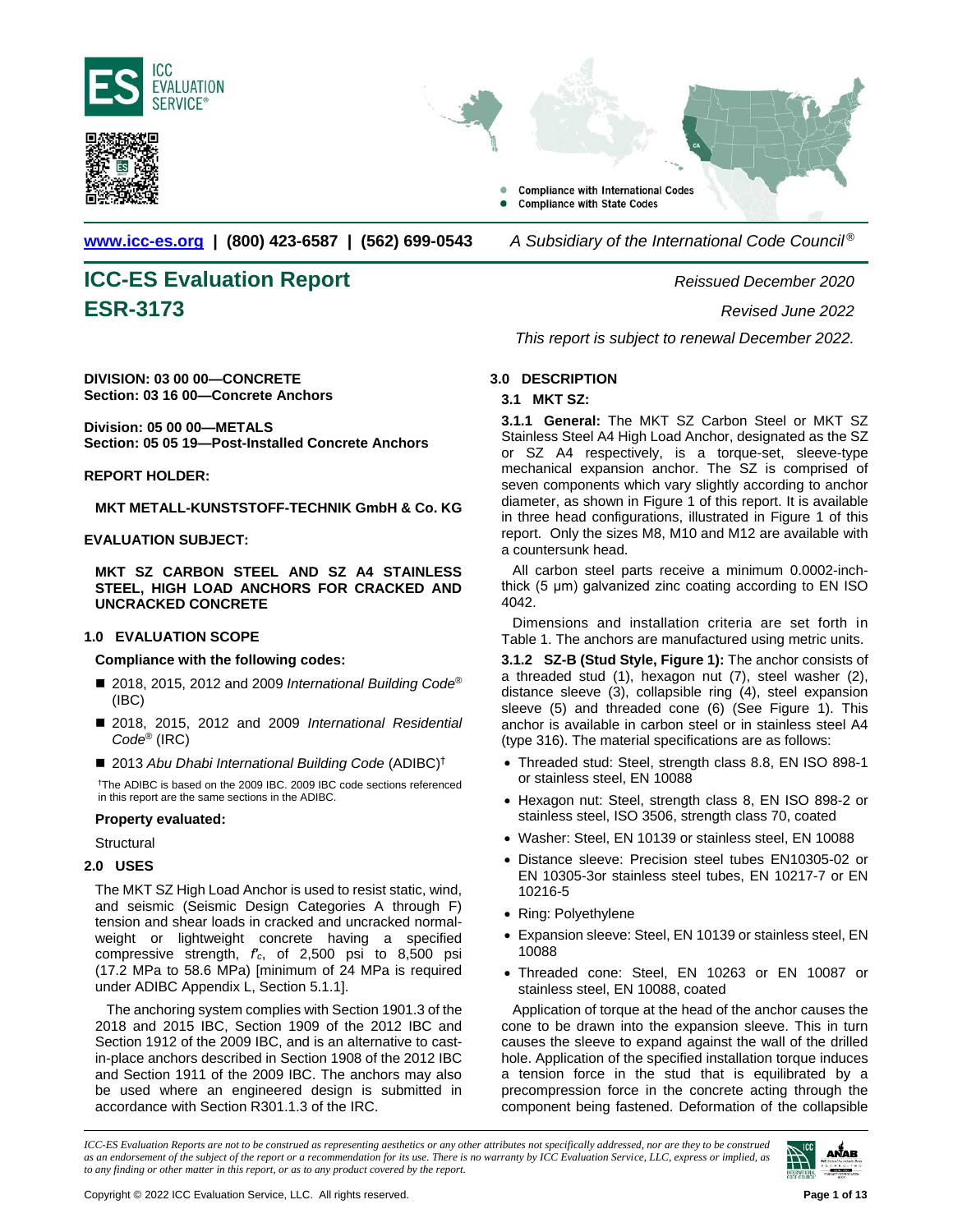ring prevents buildup of precompression in the distance sleeve in cases where the sleeve is in contact with the washer, and permits the closure of gaps between the concrete and the component being fastened. Application of tension loads that exceed the precompression force in the bolt will cause the cone to displace further into the expansion sleeve (follow-up expansion), generating additional expansion force.

**3.1.3 SZ-S (Bolt Style, Figure 1):** The anchor has the same components and material specifications as the SZ-B with the exception that the threaded stud and hexagonal nut are replaced by a hexagon head screw (8) made of carbon steel per EN ISO 898-1, strength class 8.8 or stainless steel, EN ISO 3506-1.

**3.1.4 SZ-SK (Countersunk Head, Figure 1):** The anchor has the same components and material specifications as the SZ-B with the exceptions that the threaded studis replaced by a countersunk head screw (9) made of carbon steel per EN ISO 898-1, Strength class 8.8 or stainless steel, EN ISO 3506-1 and the washer is replaced by a countersunk washer (10) made of carbon steel per EN 10083-2 or stainless steel, EN 10088.

#### **3.2 Concrete:**

Normal-weight and lightweight concrete must comply with Sections 1903 and 1905 of the IBC.

#### **4.0 DESIGN AND INSTALLATION:**

#### **4.1 Strength Design:**

Design strength of anchors complying with the 2018 and 2015 IBC, as well as Section R301.1.3 of the 2015 IRC must be determined in accordance with ACI 318-14 Chapter 17 and this report.

Design strength of anchors complying with the 2012 IBC, as well as Section R301.1.3 of the 2012 IRC must be determined in accordance with ACI 318-11 Appendix D and this report.

Design strength of anchors complying with the 2009 IBC, as well as Section R301.1.3 of the 2009 IRC must be determined in accordance with ACI 318-08 Appendix D and this report.

Design parameters provided in Tables 2A, 2B, 3A and 3B are based on the 2018 and 2015 IBC (ACI 318-14) and the 2012 IBC (ACI 318-11) unless noted otherwise in Sections 4.1.1 through 4.1.11 and in Tables 2A, 2B, 3A and 3B of this report. The anchor design must satisfy the requirements in ACI 318-14 17.3.1 or ACI 318-11 D.4.1, as applicable, except as required in ACI 318-14 17.2.3 or ACI 318-11 D.3.3, as applicable. Strength reduction factors,  $\phi$ , as given in ACI 318-14 17.3.3 or ACI 318-11 D.4.3, as applicable, must be used for load combinations calculated in accordance with Section 1605.2 of the IBC and Section 5.3 of ACI 318-14 or Section 9.2 of ACI 318-11, as applicable. Strength reduction factors,  $\phi$ , as given in ACI 318-11 D.4.4 must be used for load combinations calculated in accordance with ACI 318-11 Appendix C. Strength reduction factors,  $\phi$ , corresponding to brittle steel elements must be used. An example calculation in accordance with the 2018, 2015 and 2012 IBC is provided in Figure 3 of this report.

**4.1.1 Requirements for Static Steel Strength in Tension,** *Nsa***:** The nominal steel strength of a single anchor in tension, *Nsa*, in accordance with ACI 318-14 17.4.1.2 or ACI 318-11 D.5.1.2, as applicable, is provided in Tables 2A and 2B of this report. Strength reduction factors,  $\phi_{sa}$ , corresponding to brittle steel elements as described in Tables 2A and 2B must be used.

**4.1.2 Requirements for Static Concrete Breakout Strength in Tension,** *Ncb* **or** *Ncbg***:** The nominal concrete

breakout strength of a single anchor or group of anchors in tension, *Ncb* and *Ncbg*, respectively, must be calculated according to ACI 318-14 17.4.2 or ACI 318-11 D.5.2, as applicable, with modifications as described in this section. The basic concrete breakout strength of a single anchor in tension, *Nb*, must be calculated according to ACI 318-14 17.4.2.2 or ACI 318-11 D.5.2.2, as applicable, using the values of *hef* and *kcr* as given in Tables 2A and 2B. The value of *f′c* used in the calculations must be limited to a maximum of 8,000 psi (55.2 MPa), in accordance with ACI 318-14 17.2.7 or ACI 318-11 D.3.7, as applicable. The nominal concrete breakout strength in tension in regions where analysis indicates no cracking at service loads in accordance with ACI 318-14 17.4.2.6 or ACI 318-11 D.5.2.6, as applicable, must be calculated with *ψc,N* = 1.0 and using the value of *kuncr* as given in Tables 2A and 2B.

**4.1.3 Requirements for Static Pullout Strength in Tension,** *Np,cr* **and** *Np,uncr***:** The nominal pullout strength of a single anchor in accordance with ACI 318-14 17.4.3.1 and 17.4.3.2 or ACI 318-11 D.5.3.1 and D.5.3.2, as applicable, in cracked and uncracked concrete, *Np,cr* and *Np,uncr*, respectively, is given in Tables 2A and 2B. For all design cases *Ψc,P* = 1.0. In accordance with ACI 318-14 17.4.3.2 or ACI 318-11 D.5.3.2, as applicable, the nominal pullout strength in cracked concrete may be calculated in accordance with the following equation:

$$
N_{p, f'_c} = N_{p, cr} \sqrt{\frac{f'_c}{2,500}} \quad \text{(lb, psi)}
$$
\n
$$
N_{p, f'_c} = N_{p, cr} \sqrt{\frac{f'_c}{17.2}} \quad \text{(N, MPa)}
$$
\n(Eq-1)

In regions where analysis indicates no cracking in accordance with ACI 318-14 17.4.3.6 or ACI 318-11 D.5.3.6, as applicable, the nominal pullout strength in tension may be calculated in accordance with the following equation:

$$
N_{p,f'_c} = N_{p,uncr} \sqrt{\frac{f'_c}{2,500}}
$$
 (lb, psi) (Eq-2)  

$$
N_{p,f'_c} = N_{p,uncr} \sqrt{\frac{f'_c}{17.2}}
$$
 (N, MPa)

Where values for *Np,cr* or *Np,uncr* are not provided in Table 2A or Table 2B, the pullout strength in tension need not be evaluated.

**4.1.4 Requirements for Static Steel Strength in Shear,**  *Vsa***:** The nominal steel strength in shear, *Vsa*, of a single anchor in accordance with ACI 318-14 17.5.1.2 or ACI 318- 11 D.6.1.2, as applicable, is given in Tables 3A and 3B of this report and must be used in lieu of values derived by calculation from ACI 318-14 Eq. 17.5.1.2b or ACI 318-11, Eq. D-29, as applicable. Strength reduction factors,  $\phi$ <sub>sa</sub>, corresponding to brittle steel elements as described in Tables 3A and 3B must be used.

**4.1.5 Requirements for Static Concrete Breakout Strength of Anchors in Shear,** *Vcb* **or** *Vcbg***:** The nominal concrete breakout strength for a single anchor or group of anchors in shear, *Vcb* and *Vcbg*, respectively, must be calculated in accordance with ACI 318-14 17.5.2 or ACI 318-11 D.6.2, as applicable, with modifications as described in this section. The basic concrete breakout strength in shear, *Vb*, must be calculated in accordance with ACI 318- 14 17.5.2.2 or ACI 318-11 D.6.2.2, as applicable, using the values of *l<sup>e</sup>* and *d<sup>a</sup>* (*d0)* described in Tables 3A and 3B of this report. The value of *l<sup>e</sup>* used in ACI 318-14 Eq. 17.5.2.2a or ACI 318-11 Eq. D-33, as applicable, must be taken as no greater than 8*da*. The value of *f′<sup>c</sup>* used for calculation purposes must not exceed 8,000 psi (55.2 MPa) in accordance with ACI 318-14 17.2.7 or ACI 318-11 D.3.7, as applicable.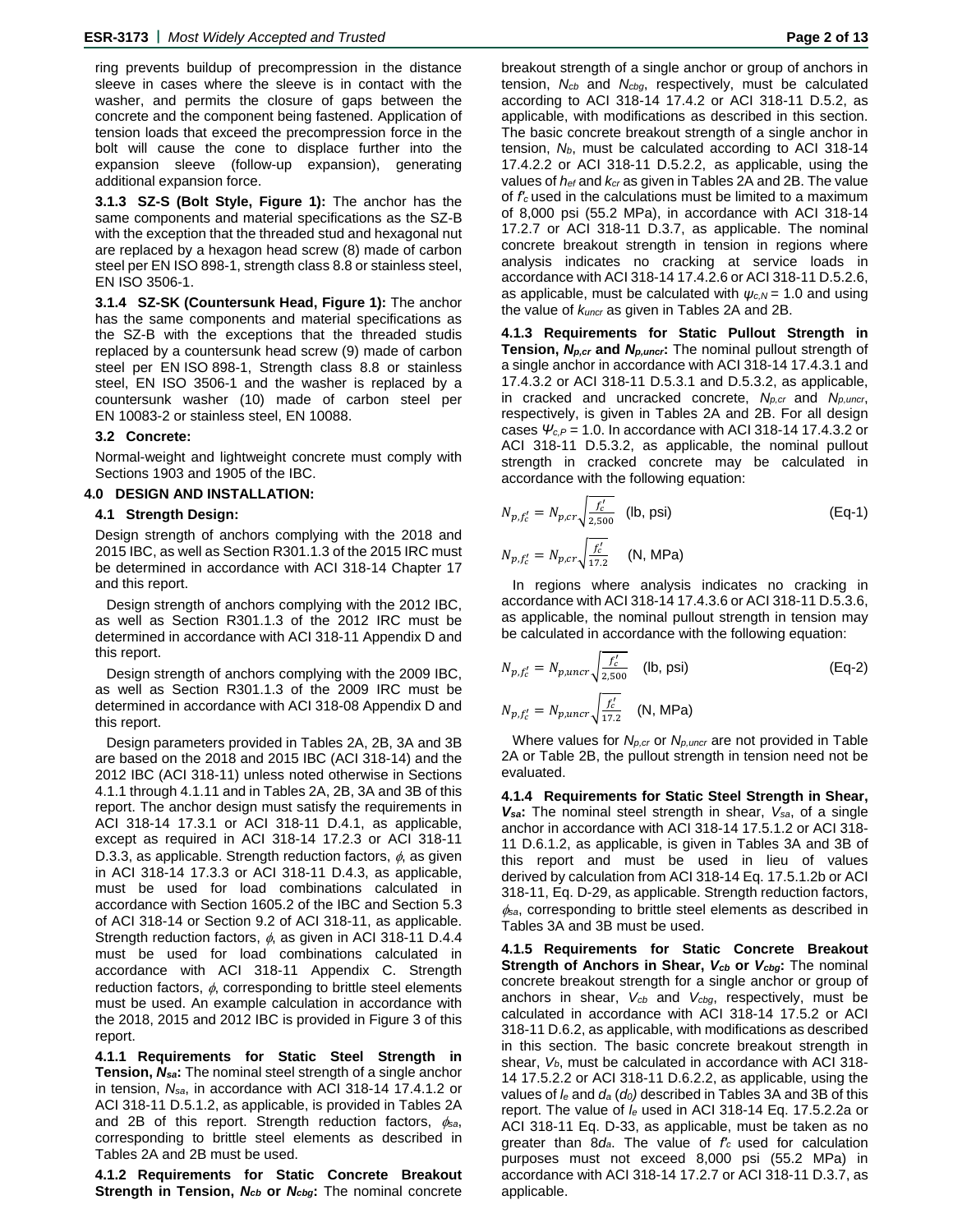**4.1.6 Requirements for Static Concrete Pryout Strength of Anchor in Shear,** *Vcp* **or** *Vcpg***:** Static nominal concrete pryout shear strength for a single anchor or group of anchors, *Vcp* or *Vcpg*, respectively, must be calculated in accordance with ACI 318-14 17.5.3 or ACI 318-11 Section D.6.3, as applicable, modified by using the value of *kcp* described in Tables 3A and 3B of this report and the value of *Ncb* or *Ncbg* as calculated in accordance with Section 4.1.2 of this report.

**4.1.7 Requirements for Minimum Member Thickness, Minimum Anchor Spacing, and Minimum Edge Distance:** In lieu of ACI 318-14 17.7.1 and 17.7.3 or ACI 318-11 D.8.1 and D.8.3, as applicable, values of s*min* and c*min* as given in Tables 1A and 1B of this report must be used. In lieu of ACI 318-14 17.7.5 or ACI 318-11 D.8.5, as applicable, minimum member thicknesses, *hmin*, as given in Tables 1A and 1B of this report must be used. Intermediate values between *smin* and *cmin* can be calculated by linear interpolation. Figure A of this report provides more detail.

**4.1.8 Requirements for Critical Edge Distance,** *cac***:** In applications where *c < cac* and supplemental reinforcement to control splitting of the concrete is not present, the concrete breakout strength in tension for uncracked concrete, calculated according to ACI 318-14 17.4.2 or ACI 318-11 D.5.2, as applicable, must be further multiplied by the factor  $\psi_{cp,N}$  given by Eq-3:

 $\Psi_{cp,N} = \frac{c}{c}$ *cac* (Eq-3)

whereby the factor *ψcp,N* need not be taken as less than *1.5hef* . For all other cases, *ψcp,N* = 1.0.

*cac*

In lieu of ACI 318-14 17.7.6 or ACI 318-11 D.8.6, as applicable, the critical edge distance, *cac*, required to develop the basic concrete breakout strength of a postinstalled anchor in uncracked concrete without supplementary reinforcement, given in Tables 2A and 2B, must be used.

**4.1.9 Requirements for Seismic Design:** For load combinations including earthquake, the design must be performed according to ACI 318-14 17.2.3 or ACI 318-11 D.3.3, as applicable. Modifications to ACI 318-14 17.2.3 shall be applied under Section 1905.1.8 of the 2018 and 2015 IBC. For the 2012 IBC, Section 1905.1.9 shall be omitted. Modifications to ACI 318-08 D.3.3 shall be applied in accordance with Section 1908.1.9 of the 2009 IBC as applicable.

The nominal steel strength and the nominal concrete breakout strength for anchors in tension, and the nominal concrete breakout strength and pryout strengths for anchors in shear, must be calculated according to ACI 318-14 17.4 and 17.5 or ACI 318-11 D.5 and D.6, respectively, as applicable, taking into account the corresponding values given in Tables 2A and 2B or 3A and 3B of this report. The nominal steel strength for anchors in shear for seismic loads, *Vsa,eq*, must be evaluated with the values given in Tables 3A and 3B in lieu of *Vsa* as applicable. In accordance with ACI 318-14 17.4.3.2 or ACI 318-11 D.5.3.2, as applicable, the appropriate pullout strength in tension for seismic loads, *Np,eq* given in Tables 2A and 2B must be used in lieu of *Np*, as applicable. The value of *Np,eq* may be adjusted by calculation for concrete strength in accordance with Eq-1 and Section 4.1.3. If no values for *Np,eq* are given in Table 2A or Table 2B, the static design strength values govern and the pullout strength in tension does not need to be considered. The anchors comply with ACI 318-14 2.3 or ACI 318-11 D.1, as applicable, as brittle steel elements and must be designed in accordance with ACI 318-14 17.2.3.4, 17.2.3.5, 17.2.3.6, or 17.2.3.7; ACI 318-11 D.3.3.4, D.3.3.5, D.3.3.6 or D.3.3.7; or ACI 318-08 D.3.3.5 or D.3.3.6, as applicable. If no values for *Npn,eq* are given in Tables 2A and 2B, the static design strength values govern. (See Section 4.1.3 of this report.)

**4.1.10 Lightweight Concrete:** For the use of anchors in lightweight concrete, the modification factor  $\lambda_a$  equal to 0.8 $\lambda$ 

is applied to all values of  $\sqrt{f'_c}$  affecting  $N_n$  and  $V_n$ .

For ACI 318-14 (2018 and 2015 IBC), ACI 318-11 (2012 IBC) and ACI 318-08 (2009 IBC), λ shall be determined in accordance with the corresponding version of ACI 318.

**4.1.11 Interaction of Tensile and Shear Forces:** For loadings that include combined tension and shear, the design must be calculated in accordance with ACI 318-14 17.6 or ACI 318-11 D.7, as applicable.

# **4.2 Allowable Stress Design (ASD):**

**4.2.1 General:** Design values for use with allowable stress design load combinations calculated in accordance with Section 1605.3 of the IBC must be established using the following relationships:

$$
T_{\text{allowable},ASD} = \frac{\phi N_n}{\alpha} \tag{Eq-4}
$$

and

$$
V_{\text{allowable}, \text{ASD}} = \frac{\phi V_n}{\alpha} \tag{Eq-5}
$$

where

| Tallowable, ASD | Allowable tension load (lbf or kN). |  |
|-----------------|-------------------------------------|--|
|-----------------|-------------------------------------|--|

*Vallowable*,*ASD* = Allowable shear load (lbf or kN).

- $\phi$ N<sub>n</sub>  $=$  Lowest design strength of an anchor or anchor group in tension as determined in accordance with ACI 318-14 Chapter 17 and 2018 and 2015 IBC Section 1905.1.8, ACI 318-11 Appendix D, ACI 318-08 Appendix D and 2009 IBC Section 1908.1.9 and Section 4.1 of this report, as applicable (lbf or kN). For the 2012 IBC, Section 1905.1.9 shall be omitted.
- $\phi V_n$  = Lowest design strength of an anchor or anchor group in shear as determined in accordance with ACI 318-14 Chapter 17 and 2018 and 2015 IBC Section 1905.1.8, ACI 318-11 Appendix D, ACI 318-08 Appendix D and 2009 IBC Section 1908.1.9 and Section 4.1 of this report, as applicable (lbf or kN). For the 2012 IBC, Section 1905.1.9 shall be omitted.
- *α* = Conversion factor calculated as a weighted average of the load factors for the controlling load combination. In addition,  $\alpha$  must include all applicable factors to account for nonductile failure modes and required over-strength.

The requirements for member thickness, edge distance and spacing, as described in this report, must apply. Allowable stress design loads for selected cases are provided in Tables 4A and 4B.

**4.2.2 Interaction of Tensile and Shear Forces:** Interaction of tensile and shear loads must be calculated and consistent with ACI 318-14 17.6 or ACI 318-11 D.7, as applicable, as follows:

If  $T_{\text{applied}} \leq 0.2 T_{\text{allowable,ASD}}$ , then the full allowable strength in shear, *Vallowable,ASD*, is permitted.

If  $T_{\text{applied}} \leq 0.2 T_{\text{allowable,ASD}}$ , then the full allowable strength in tension, *Vallowable,ASD*, is permitted.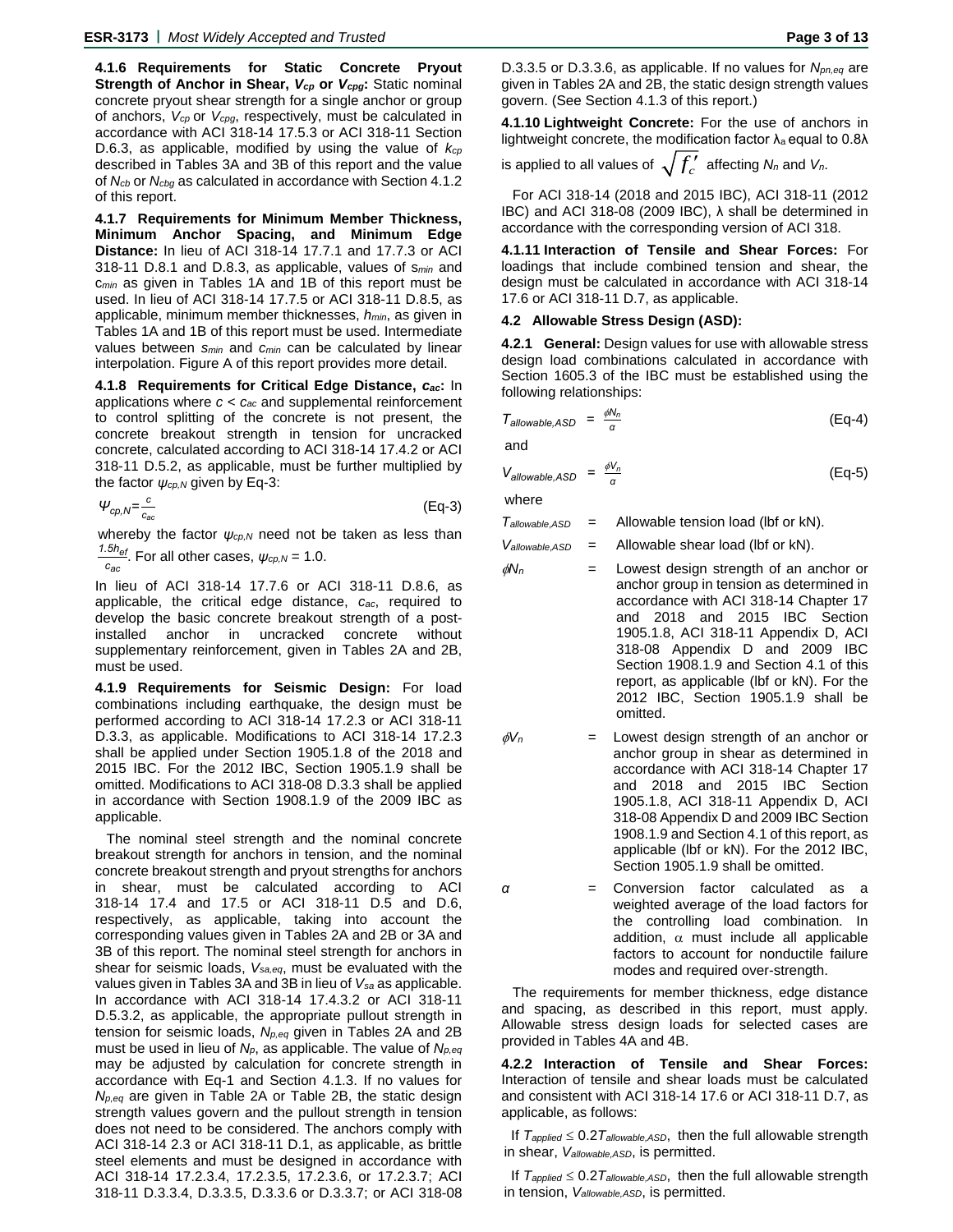For all other cases:

$$
\frac{T_{applied}}{T_{allowable,ASD}} + \frac{V_{applied}}{V_{allowable,ASD}} \le 1.2
$$
 (Eq-6)

# **4.3 Installation:**

Installation parameters are provided in Tables 1A and 1B and in Figure 2 of this report. Anchors must be installed per the manufacturer's published instructions and this report. Anchor locations must comply with this report and plans and specifications approved by the code official. Anchors must be installed in holes drilled using carbide-tipped drill bits conforming to ANSI B212.15-1994 as given in Tables 1A and 1B. The nominal bit diameter must be equal to the nominal anchor size. The minimum drilled hole depth is given in Tables 1A and 1B. Prior to anchor installation, dust and debris must be removed from the hole using a hand pump, compressed air or a vacuum. The anchor must be driven into the predrilled hole using ahammer until the proper nominal embedment depth is achieved. The anchor is tightened until the installation torque, *Tinst,* specified in Table 1A or Table 1B is achieved.

# **4.4 Special Inspection:**

Special inspection is required in accordance with Section 1705.1.1 and Table 1705.3 of the 2018, 2015 and 2012 IBC or Section 1704.15 and Table 1704.4 of the 2009 IBC, as applicable. The special inspector must make periodic inspections during anchor installation to verify anchor type, anchor dimensions, concrete type, concrete compressive strength, hole dimensions, hole cleaning procedures, edge distance(s), anchor spacing(s), concrete thickness, embedment depth, tightening torque and adherence to the manufacturer's installation instructions.

The special inspector must be present as often as required in accordance with the "statement of special inspection." Under the IBC, additional requirements as set forth in Sections 1705, 1706 and 1707 must be observed, where applicable.

# **5.0 CONDITIONS OF USE**

The MKT SZ Carbon Steel or Stainless Steel High Load Anchors described in this report comply with, or are suitable alternatives to what is specified in, those codes listed in Section 1.0 of this report, subject to the following conditions:

- **5.1** Anchor sizes, dimensions, and installation parameters are as set forth in this report.
- **5.2** The anchors must be installed in accordance with the manufacturer's published instructions and this report. In case of conflicts, this report governs.
- **5.3** The anchors must be installed in cracked and uncracked, normal-weight or lightweight concrete having a specified compressive strength, *f′c*, of 2,500 psi to 8,500 psi (17.2 MPa to 58.6 MPa) [minimum of 24 MPa is required under ADIBC Appendix L, Section 5.1.1].
- **5.4** The values of *f′<sup>c</sup>* used for calculation purposes must not exceed 8,000 psi (55.1 MPa).
- **5.5** Strength design values must be established in accordance with Section 4.1 of this report.
- **5.6** Allowable stress design values must be established in accordance with Section 4.2 of this report.
- **5.7** Anchor spacing, edge distance, and minimum member thickness must comply with Tables 1A and 1B and Figure A.
- **5.8** Prior to installation, calculations and details justifying that the applied loads comply with this report must be submitted to the code official for approval. The calculations and details must be prepared by a

registered design professional where required by the statutes of the jurisdiction in which the project is to be constructed.

- **5.9** Since ICC-ES acceptance criteria for evaluating data to determine the performance of expansion anchors subjected to fatigue or shock loading is unavailable at this time, the use of these anchors under such conditions is beyond the scope of this report.
- **5.10** Anchors may be installed in regions of concrete where cracking has occurred or where analysis indicates cracking may occur  $(f_t > f_t)$ , subject to the conditions of this report.
- **5.11** Anchors may be used to resist short-term loading due to wind or seismic forces in locations designated as Seismic Design Categories A through F, subject to the conditions of this report.
- **5.12** Where not otherwise prohibited in the code, MKT SZ and MKT SZ A4 anchors are permitted for use with fireresistance-rated construction provided that at least one of the following conditions is fulfilled:
	- Anchors are used to resist wind or seismic forces only.
	- Anchors that support a fire-resistance-rated envelope or a fire-resistance-rated membrane are protected by approved fire-resistance-rated materials, or have been evaluated for resistance to fire exposure in accordance with recognized standards.
	- Anchors are used to support nonstructural elements.
- **5.13** Use of zinc-coated carbon steel anchors is limited to dry, interior locations.
- **5.14** Use of stainless steel anchors (type 316) is permitted for exterior exposure or damp environments.
- **5.15** Special inspections are provided in accordance with Section 4.4 of this report.
- **5.16** Anchors are manufactured in Weilerbach, Germany, under an approved quality-control program with inspections by ICC-ES.

#### **6.0 EVIDENCE SUBMITTED**

Data in accordance with the ICC-ES Acceptance Criteria for Mechanical Anchors in Concrete Elements (AC193), approved October 2017 (Editorially revised April 2018), for use in cracked and uncracked concrete; and quality-control documentation.

#### **7.0 IDENTIFICATION**

- **7.1** Anchors are identified by packaging labeled with the anchor name and size, the manufacturer's name (MKT) and contact information, and the evaluation report number (ESR-3173). The MKT SZ and MKT SZ A4 anchors have the letters SZ embossed on the expansion sleeve. The MKT SZ A4 has an additional marking of "A4" for stainless steel.
- **7.2** The report holder's contact information is the following: **MKT METALL-KUNSTSTOFF-TECHNIK GmbH &**

**Co. KG AUF DEM IMMEL 2 WEILERBACH, 67685 GERMANY +49 6374 9116-0 [www.mkt.de](http://www.mkt.de/) [info@mkt.de](mailto:info@mkt.de)**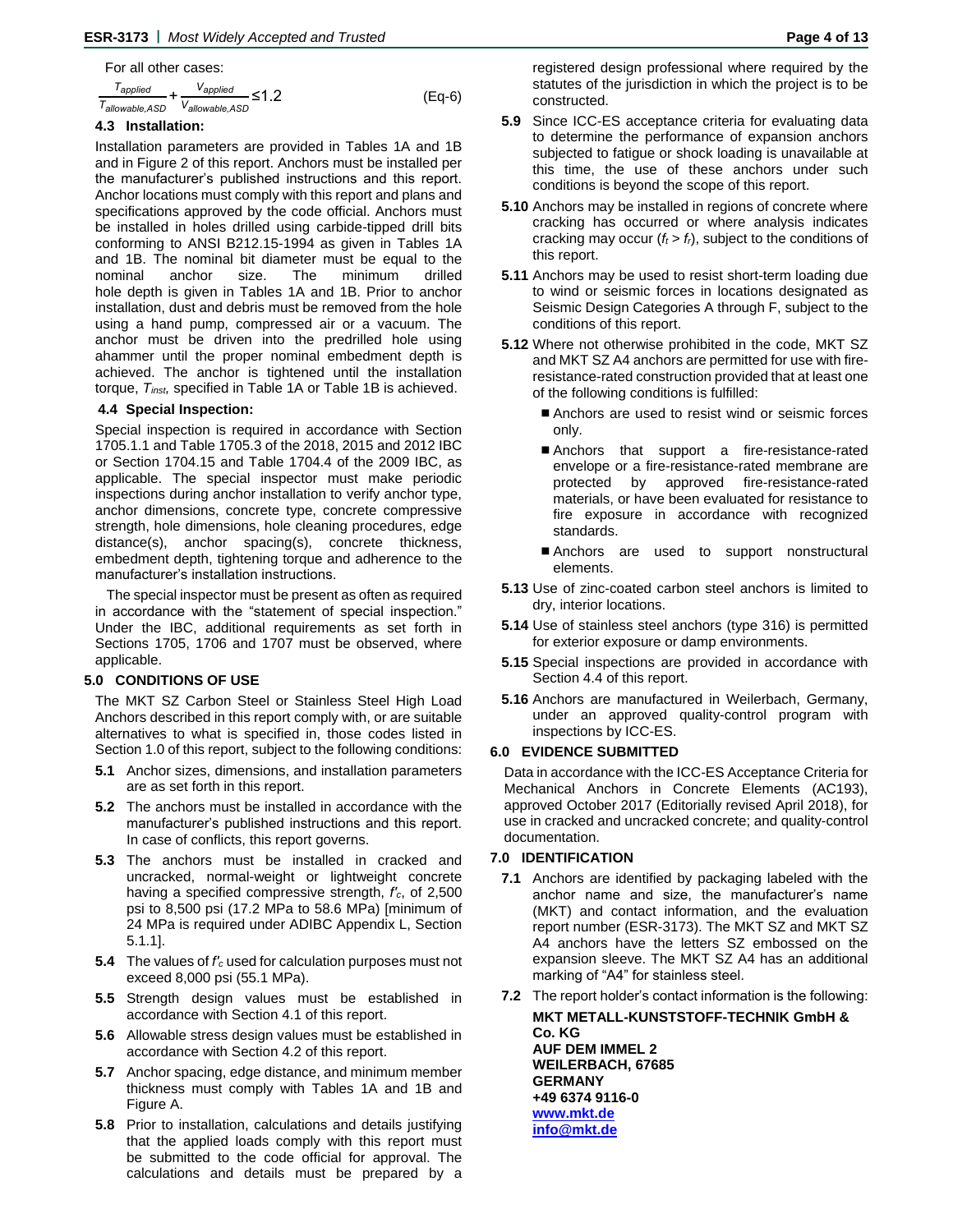(300)

|                                                         |                   |                | <b>NOMINAL ANCHOR DIAMETER</b> |                |                |                |                |               |  |
|---------------------------------------------------------|-------------------|----------------|--------------------------------|----------------|----------------|----------------|----------------|---------------|--|
| <b>SETTING INFORMATION</b>                              | <b>SYMBOL</b>     | <b>UNITS</b>   | M8                             | M10            | M12            | M16            | M20            | M24           |  |
| Anchor Outside Diameter                                 | $d_a$             | in. $(mm)$     | 0.45<br>(11.5)                 | 0.57<br>(14.5) | 0.69<br>(17.5) | 0.93<br>(23.5) | 1.08<br>(27.5) | 1.26<br>(32)  |  |
| <b>Drill Bit Diameter</b>                               | $d_{bit}$         | mm             | 12                             | 15             | 18             | 24             | 28             | 32            |  |
| Minimum Hole Depth                                      | $h_0$             | in. $(mm)$     | 3.15(80)                       | 3.74(95)       | 4.13<br>(105)  | 5.12<br>(130)  | 6.3(160)       | 7.08<br>(180) |  |
| Minimum Base Plate Clearance Hole Diameter <sup>2</sup> | $d_c$             | in. $(mm)$     | 0.55(14)                       | 0.67(17)       | 0.79(20)       | 1.02(26)       | 1.22(31)       | 1.38(35)      |  |
| Installation Torque (Carbon Steel)                      | B/S<br>$T_{inst}$ | ft-Ibf $(N-m)$ | 22.1(30)                       | 36.8 (50)      | 59 (80)        | 118 (160)      | 207 (280)      | 207 (280)     |  |
|                                                         | <b>SK</b>         |                | 18.4 (25)                      | 40.6(55)       | 51.6 (70)      |                |                |               |  |
| <b>Embedment Depth</b>                                  | $h_{nom}$         | in. $(mm)$     | 2.72(69)                       | 3.25<br>(82.5) | 3.72<br>(94.5) | 4.65<br>(118)  | 5.83<br>(148)  | 6.65<br>(169) |  |
| <b>Effective Embedment Depth</b>                        | $h_{\text{ef}}$   | in. $(mm)$     | 2.4(60)                        | 2.8(71)        | 3.1(80)        | 3.94<br>(100)  | 4.92<br>(125)  | 5.92<br>(150) |  |
| Minimum Edge Distance                                   | $C_{min1}$        | in. $(mm)$     | 2.4(60)                        | 2.8(70)        | 3.5(90)        | 4.7 (120)      | 7.1(180)       | 5.92<br>(150) |  |
| Minimum Spacing <sup>3</sup>                            | S <sub>min1</sub> | in. $(mm)$     | 4.9(125)                       | 6.9(175)       | 7.9 (200)      | 12.6<br>(320)  | 21.3<br>(540)  | 11.8<br>(300) |  |
| Minimum Edge Distance                                   | C <sub>min2</sub> | in. $(mm)$     | 3.9(100)                       | 5.1(130)       | 6.3(160)       | 7.1(180)       | 11.8<br>(300)  | 11.8<br>(300) |  |
| Minimum Spacing 4                                       | Smin <sub>2</sub> | in. $(mm)$     | 2.4(60)                        | 3.1(80)        | 3.1(80)        | 3.9(100)       | 4.9 (125)      | 5.92<br>(150) |  |
| Minimum Concrete Thickness                              | $h_{min}$         | in. $(mm)$     | 4.7 (120)                      | 5.5(140)       | 6.3(160)       | 7.9(200)       | 9.8(250)       | 11.8<br>(200) |  |

#### **TABLE 1A—SZ CARBON STEEL INSTALLATION INFORMATION<sup>1</sup>**

For **Sl:** 1 inch = 25.4 mm, 1 ft-lbf = 1.356 N-m.

<sup>1</sup>The information presented in this table must be used in conjunction with the design requirements of ACI 318-14 Chapter 17 or ACI 318-11 Appendix D, as applicable. <sup>2</sup>The clearance must comply with applicable code requirements for the connected element.

 $3$ s<sub>min1</sub> applies when c<sub>min1</sub> is provided.

<sup>4</sup>S<sub>min2</sub> applies when c<sub>min2</sub> is provided.

# **TABLE 1B—SZ A4 STAINLESS STEEL INSTALLATION INFORMATION<sup>1</sup>**

|                                                         |                             |                   |                |            | <b>NOMINAL ANCHOR DIAMETER</b> |            |              |  |  |
|---------------------------------------------------------|-----------------------------|-------------------|----------------|------------|--------------------------------|------------|--------------|--|--|
| <b>SETTING INFORMATION</b>                              |                             | <b>SYMBOL</b>     | <b>UNITS</b>   | M8         | M <sub>10</sub>                | M12        | M16          |  |  |
| Anchor Outside Diameter                                 |                             | $d_a$             | in. $(mm)$     | 0.45(11.5) | 0.57(14.5)                     | 0.69(17.5) | 0.93(23.5)   |  |  |
| <b>Drill Bit Diameter</b>                               |                             | $d_{bit}$         | Mm             | 12         | 15                             | 18         | 24           |  |  |
| Minimum Hole Depth                                      |                             | $h_0$             | in. $(mm)$     | 3.15(80)   | 3.74(95)                       | 4.13(105)  | 5.12(130)    |  |  |
| Minimum Base Plate Clearance Hole Diameter <sup>2</sup> |                             | $d_c$             | in. $(mm)$     | 0.55(14)   | 0.67(17)                       | 0.79(20)   | 1.02(26)     |  |  |
|                                                         |                             | S                 |                | 22.1 (30)  | 36.8(50)                       | 59 (80)    | 125 (170)    |  |  |
| Installation Torque (Stainless Steel)                   | $T_{inst}$                  | B                 | ft-Ibf $(N-m)$ | 25.8(35)   | 40.5(55)                       | 66.3 (90)  | 125 (170)    |  |  |
|                                                         |                             | SK                |                | 12.9(17.5) | 31.3(42.5)                     | 36.8(50)   |              |  |  |
| Nominal Embedment Depth                                 |                             | $h_{nom}$         | in. $(mm)$     | 2.72(69)   | 3.25(82.5)                     | 3.72(94.5) | 4.67 (118.5) |  |  |
| <b>Effective Embedment Depth</b>                        |                             | $h_{\mathrm{e}f}$ | in. $(mm)$     | 2.4(60)    | 2.8(71)                        | 3.1(80)    | 3.9(100)     |  |  |
| Minimum Edge Distance                                   |                             | $C_{min1}$        | in. $(mm)$     | 2.9(75)    | 3.3(85)                        | 3.9(100)   | 7.1(180)     |  |  |
| Minimum Spacing <sup>3</sup>                            |                             | S <sub>min1</sub> | in. $(mm)$     | 5.3(135)   | 7.2(185)                       | 8.3(210)   | 7.1 (180)    |  |  |
| Minimum Edge Distance                                   |                             | C <sub>min2</sub> | in. $(mm)$     | 3.9(100)   | 5.5(140)                       | 6.7(170)   | 7.1(180)     |  |  |
| Minimum Spacing 4                                       |                             | S <sub>min2</sub> | in. $(mm)$     | 2.8(70)    | 3.3(85)                        | 3.9(100)   | 7.1(180)     |  |  |
| Minimum Concrete Thickness                              |                             | $h_{min}$         | in. $(mm)$     | 4.7 (120)  | 5.5(140)                       | 6.3(160)   | 7.8 (200)    |  |  |
| Thickness of fixture                                    |                             | $t_{fix,min}$     | in. $(mm)$     | 0          | 0                              | 0          | 0            |  |  |
| SZ-B and SZ-S                                           |                             | $t_{fix,max}$     | in. $(mm)$     | 7.8(200)   | 7.8 (200)                      | 9.8(250)   | 11.8(300)    |  |  |
| Thickness of fixture                                    | $t_{\textit{fix,min}}$ $^5$ |                   | in. $(mm)$     | 0.4(10)    | 0.5(14)                        | 0.7(18)    |              |  |  |
| SZ-SK                                                   |                             | $t_{fix,max}$     | in. $(mm)$     | 7.8 (200)  | 7.8(200)                       | 9.8(250)   |              |  |  |
| Thickness of countersunk washer SZ-SK                   |                             | $t_{\rm sk}$      | in. $(mm)$     | 0.20(5)    | 0.24(6)                        | 0.27(7)    |              |  |  |

For **Sl:** 1 inch = 25.4 mm, 1 ft-lbf = 1.356 N-m.

<sup>1</sup>The information presented in this table must be used in conjunction with the design requirements of ACI 318-14 Chapter 17 or ACI 318-11 Appendix D, as applicable. <sup>2</sup>The clearance must comply with applicable code requirements for the connected element.

 $3$ Smin1 applies when  $c_{\text{min1}}$  is provided.

 $4s_{\text{min2}}$  applies when  $c_{\text{min2}}$  is provided

<sup>5</sup>Depending on the present shear load, the thickness of the fixture may be reduced to the thickness of the countersunk washer tsk. It must be verified that the present shear load can be transferred completely into the distance sleeve (bearing of hole).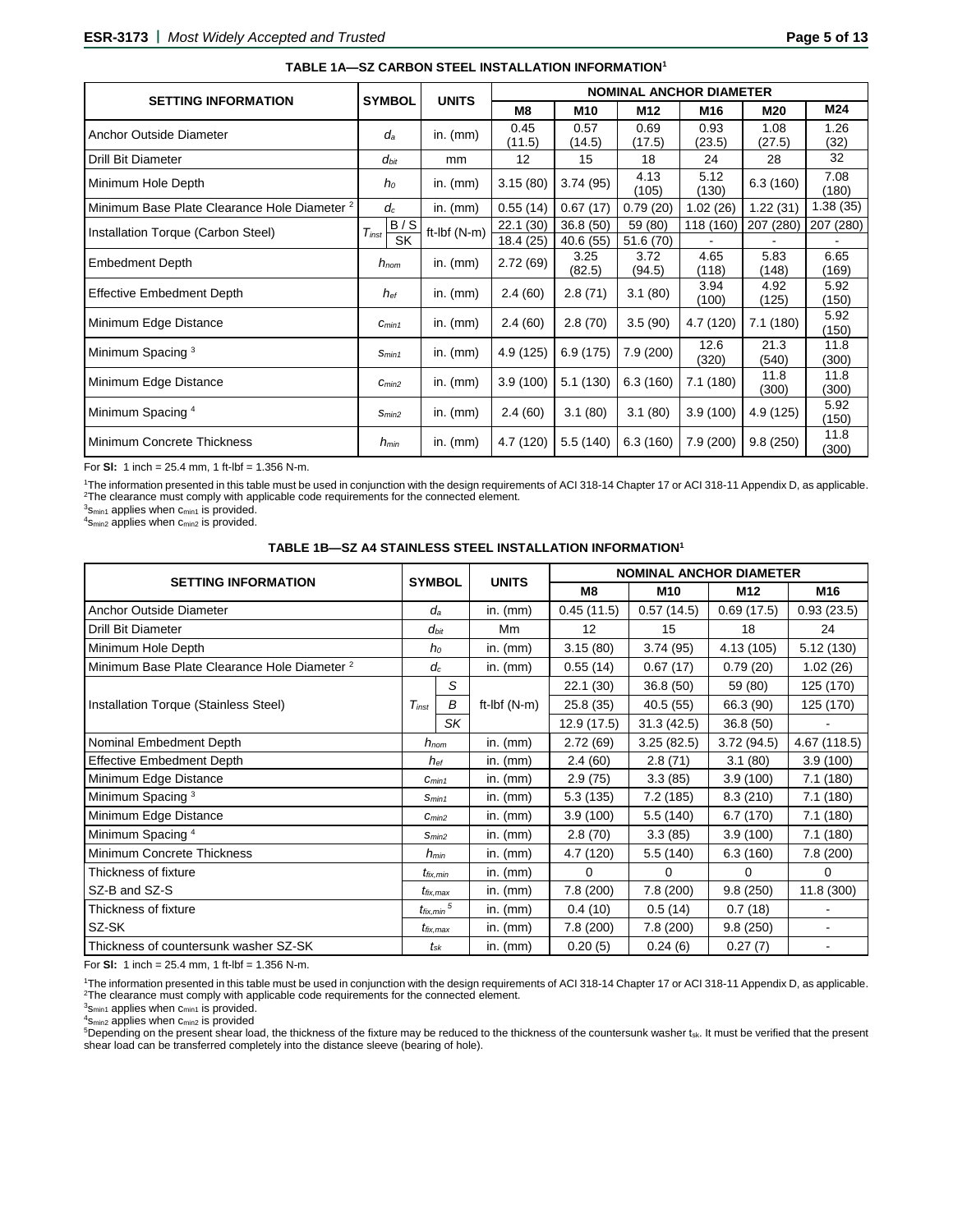

**FIGURE A—EXAMPLE OF ALLOWABLE INTERPOLATION OF MINIMUM EDGE DISTANCE AND MINIMUM SPACING**



**FIGURE 1―MKT SZ ANCHOR (STUD, BOLT, COUNTERSUNK) FIGURE 2―MKT SZ ANCHOR (INSTALLED)**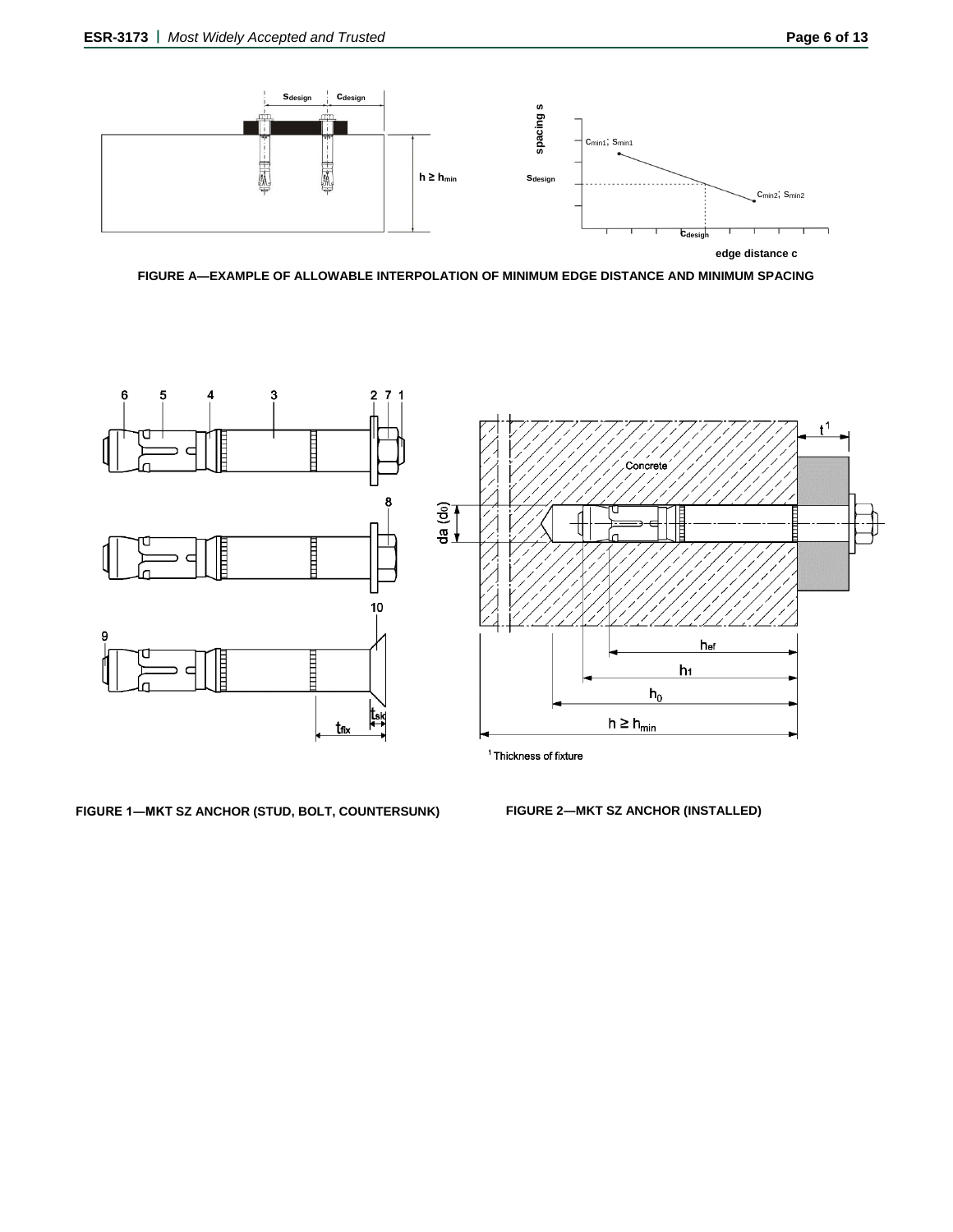|                                                                                            |                          |                                              | <b>NOMINAL ANCHOR DIAMETER</b> |                    |                    |                    |                    |                      |  |
|--------------------------------------------------------------------------------------------|--------------------------|----------------------------------------------|--------------------------------|--------------------|--------------------|--------------------|--------------------|----------------------|--|
| <b>CHARACTERISTIC</b>                                                                      | <b>SYMBOL</b>            | <b>UNITS</b>                                 | M8                             | M10                | M <sub>12</sub>    | M16                | M20                | M24                  |  |
| <b>Anchor Category</b>                                                                     | $1,2$ or $3$             |                                              | 3                              | $\mathbf{1}$       | 1                  | $\mathbf{1}$       | 1                  | 1                    |  |
| <b>Embedment Depth</b>                                                                     | $h_{nom}$                | in. $(mm)$                                   | 2.76<br>(70)                   | 3.31<br>(84)       | 3.74<br>(95)       | 4.65<br>(118)      | 5.83<br>(148)      | 6.65<br>(169)        |  |
|                                                                                            |                          | <b>Steel Strength in Tension</b>             |                                |                    |                    |                    |                    |                      |  |
| Specified Yield Strength                                                                   | f <sub>ya</sub>          | psi<br>(N/mm <sup>2</sup> )                  | 92,888<br>(640)                | 92,888<br>(640)    | 92,888<br>(640)    | 92,888<br>(640)    | 92,888<br>(640)    | 92,888<br>(640)      |  |
| <b>Specified Tensile Strength</b>                                                          | $f_{uta}$                | psi<br>(N/mm <sup>2</sup> )                  | 116,110<br>(800)               | 116,110<br>(800)   | 116,110<br>(800)   | 116,110<br>(800)   | 116,110<br>(800)   | 116,110<br>(800)     |  |
| <b>Effective Tensile Stress Area</b>                                                       | $A_{se}$                 | $in2$ (mm <sup>2</sup> )                     | 0.06<br>(36.6)                 | 0.09<br>(58)       | 0.13<br>(84.3)     | 0.24<br>(156.7)    | 0.38<br>(244.8)    | 0.55<br>(352.8)      |  |
| Tension Resistance of Steel                                                                | $N_{sa}$                 | $Ibf$ (kN)                                   | 6,580<br>(29.3)                | 10,427<br>(46.4)   | 15,155<br>(67.4)   | 28,171<br>(125.4)  | 44,009<br>(195.8)  | 63,486<br>(282.4)    |  |
| Strength Reduction Factor-Steel Failure <sup>2</sup>                                       | $\Phi_{sa}$              |                                              | 0.65                           | 0.65               | 0.65               | 0.65               | 0.65               | 0.65                 |  |
|                                                                                            |                          | <b>Concrete Breakout Strength in Tension</b> |                                |                    |                    |                    |                    |                      |  |
| <b>Effective Embedment Depth</b>                                                           | $h_{ef}$                 | in. $(mm)$                                   | 2.4(60)                        | 2.8(71)            | 3.1(80)            | 3.94<br>(100)      | 4.92<br>(125)      | 5.92<br>(150)        |  |
| <b>Critical Edge Distance</b>                                                              | $C_{ac}$                 | in. $(mm)$                                   | 5.2<br>(132)                   | 7.0<br>(178)       | 6.3<br>(160)       | 9.1<br>(230)       | 11.3<br>(288)      | 12.2<br>(310)        |  |
| Effectiveness Factor-Uncracked Concrete                                                    | $\kappa_{\textit{uncr}}$ |                                              | 24 (10)                        | 24 (10)            | 24 (10)            | 27<br>(11.3)       | 27<br>(11.3)       | 27<br>(11.3)         |  |
| <b>Effectiveness Factor-Cracked Concrete</b>                                               | $k_{cr}$                 | $\overline{a}$                               | 17(7.1)                        | 17(7.1)            | 17(7.1)            | 21(8.8)            | 21(8.8)            | 24 (10)              |  |
| <b>Modification Factor</b>                                                                 | $\psi_{c,N}$             |                                              | 1.0                            | 1.0                | 1.0                | 1.0                | 1.0                | 1.0                  |  |
| Strength Reduction Factor-Concrete Breakout Failure <sup>3</sup>                           | $\Phi_{cb}$              |                                              | 0.45                           | 0.65               | 0.65               | 0.65               | 0.65               | 0.65                 |  |
|                                                                                            |                          | <b>Pull-Out Strength in Tension</b>          |                                |                    |                    |                    |                    |                      |  |
| Pull-Out Resistance Cracked Concrete $(f'_c = 2,500 \text{ psi})^{-5}$                     | $N_{pn,cr}$              | $Ibf$ (kN)                                   | 2,911<br>(12.9)                | $N/A$ <sup>4</sup> | $N/A$ <sup>4</sup> | $N/A$ <sup>4</sup> | $N/A$ <sup>4</sup> | $N/A$ <sup>4</sup>   |  |
| Pull-Out Resistance Uncracked Concrete $(fc = 2,500 \text{ psi})$                          | $N_{pn, uncr}$           | $Ibf$ (kN)                                   | 3,887<br>(17.3)                | 4,734<br>(21.1)    | $N/A$ <sup>4</sup> | $N/A$ <sup>4</sup> | $N/A$ <sup>4</sup> | $N/A$ <sup>4</sup>   |  |
| Strength Reduction Factor-Pullout Failure <sup>6</sup>                                     | $\boldsymbol{\phi}_p$    |                                              | 0.45                           | 0.65               | 0.65               | 0.65               | 0.65               | 0.65                 |  |
| <b>Tension Strength for Seismic Applications</b>                                           |                          |                                              |                                |                    |                    |                    |                    |                      |  |
| Tension Resistance of Single Anchor for<br>Seismic Loads ( $f_c$ = 2,500 psi) <sup>5</sup> | $N_{pn,eq}$              | $Ibf$ ( $kN$ )                               | 2,911<br>(12.9)                | $N/A$ <sup>4</sup> | N/A <sup>4</sup>   | N/A <sup>4</sup>   | $N/A$ <sup>4</sup> | 16,748<br>(74.5)     |  |
| Strength Reduction Factor-Pullout Failure <sup>6</sup>                                     | $\boldsymbol{\phi}_{eq}$ |                                              | 0.45                           | 0.65               | 0.65               | 0.65               | 0.65               | 0.65                 |  |
| Axial Stiffness in Service Load Range, Cracked Concrete                                    | $\beta_{\textit{cr}}$    | lb/in.<br>(kN/mm)                            | 145,923<br>(25.6)              | 229,946<br>(40.3)  | 143,155<br>(25.1)  | 57,102<br>(10)     | 142,754<br>(25)    | 217,714<br>(38.1)    |  |
| Axial Stiffness in Service Load Range, Uncracked<br>Concrete $7$                           | $\beta$ uncr             | lb/in.<br>(kN/mm)                            | 386,670<br>(67.7)              | 455,987<br>(80.0)  | 483,412<br>(84.7)  | 114,203<br>(20)    | 485,364<br>(85)    | 1,056,000<br>(184.8) |  |

#### **TABLE 2A—SZ CARBON STEEL CHARACTERISTIC TENSION STRENGTH DESIGN INFORMATION<sup>1</sup>**

For SI: 1 inch = 25.4mm, 1lbf =  $0.00445$ kN, 1 lb/in =  $0.175$  N/mm, 1 psi =  $0.00689$  N/mm<sup>2</sup>, 1 in<sup>2</sup> = 645 mm<sup>2</sup>.

<sup>1</sup>The information presented in this table must be used in conjunction with the design requirements of ACI 318-14 Chapter 17 or ACI 318-11 Appendix D, as applicable. <sup>2</sup>The tabulated value of  $\phi_{\text{sa}}$  applies when the load combinations of Section 1605.2 of the IBC, ACI 318-14 Section 5.3, or ACI 318-11 Section 9.2, as applicable, are used. If the load combinations of ACI 318-11 Appendix C are used, the appropriate value of  $\phi_{\text{sa}}$  must be determined in accordance with ACI 318-11 D.4.4. The anchors are brittle steel elements as defined in ACI 318-14 2.3 or ACI 318-11 D.1, as applicable.

<sup>3</sup>The tabulated value of  $\phi_{cb}$  applies when both the load combinations of Section 1605.2 of the IBC, ACI 318-14 Section 5.3 or ACI 318-11 Section 9.2, as applicable, are used and the requirements of ACI 318-14 17.3.3(c) or ACI 318-11 D.4.3(c), as applicable, for Condition B are satisfied. For installations where complying supplementary reinforcement can be verified, the  $\phi_{cb}$  factors described in ACI 318-14 17.3.3(c) or ACI 318-11 D.4.3(c), as applicable, for Condition A are allowed. If the load combinations of ACI 318 Appendix C are used, the appropriate value of  $\phi_{cb}$  must be determined in accordance with ACI 318-11 D.4.4.

<sup>4</sup>As described in Section 4.1.3 of this report, N/A (Not Applicable) denotes that pullout resistance is not critical and need not be considered.

<sup>5</sup>For all design cases, *Ψc,N* = 1.0. The appropriate effectiveness factor for cracked concrete (*kcr*) or uncracked concrete (*kuncr*) must be used.

<sup>6</sup>The tabulated value of *Ф<sup>p</sup>* or *Фeq* applies when both the load combinations of Section 1605.2 of the IBC, ACI 318-14 Section 5.3 or ACI 318-11 Section 9.2, as applicable, are used and the requirements of ACI 318-14 17.3.3(c) or ACI 318-11 D.4.3(c), as applicable, for Condition B are satisfied. Condition B applies where supplementary reinforcement is not provided or where pullout strength governs. For installations where complying supplementary reinforcement can be verified, the *Ф* factors described in ACI 318-14 17.3.3(c) or ACI 318-11 D.4.3(c), as applicable, for Condition A are allowed. If the load combinations of ACI 318 Appendix C are used, appropriate value of  $\Phi$  must be determined in accordance with ACI 318-11 D.4.4.).

7Minimum axial stiffness values. Actual stiffness may vary depending on the concrete strength, loading and geometry of the application.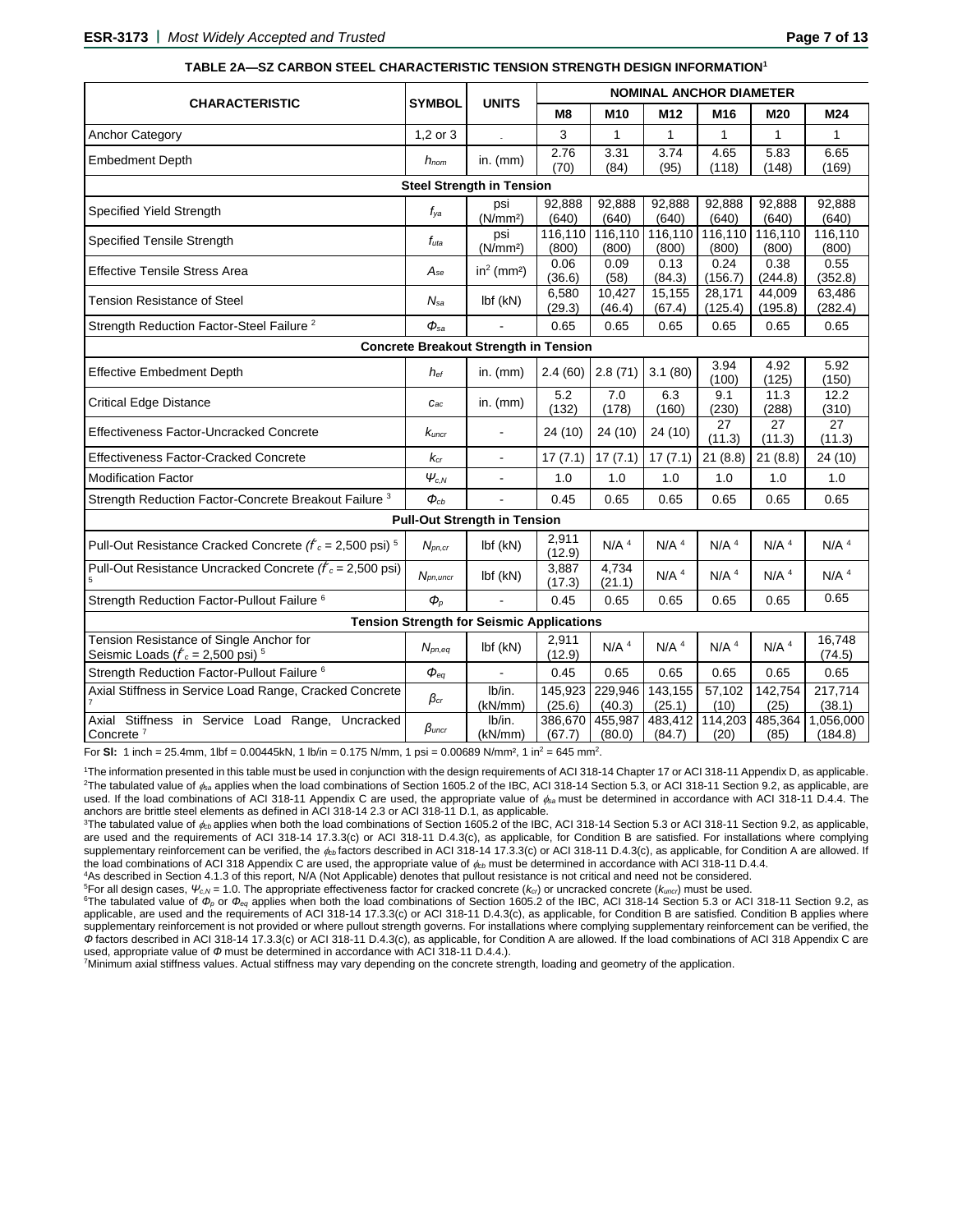|                                                                                            | <b>SYMBOL</b><br><b>UNITS</b> |           | <b>NOMINAL ANCHOR DIAMETER</b>        |                  |                   |                    |                    |             |              |
|--------------------------------------------------------------------------------------------|-------------------------------|-----------|---------------------------------------|------------------|-------------------|--------------------|--------------------|-------------|--------------|
| <b>CHARACTERISTIC</b>                                                                      |                               |           |                                       | M <sub>8</sub>   | M10               | M <sub>12</sub>    | M16                |             |              |
| <b>Anchor Category</b>                                                                     | 1, 2 or 3                     |           | $\overline{\phantom{a}}$              | 1                | $\mathbf{1}$      | 1                  | 1                  |             |              |
| <b>Embedment Depth</b>                                                                     | $h_{nom}$                     |           | in. $(mm)$                            | 2.72(69)         | 3.25(82.5)        | 3.72(94.5)         | 4.67 (118.5)       |             |              |
|                                                                                            |                               |           | <b>Steel Strength in Tension</b>      |                  |                   |                    |                    |             |              |
|                                                                                            |                               | S         |                                       | 65,312 (450)     | 65,312 (450)      | 65,312 (450)       | 65,312 (450)       |             |              |
| Specified Yield Strength                                                                   | $f_{\rm{ya}}$                 | B         | psi<br>(N/mm <sup>2</sup> )           | 81,277 (560)     | 81,277 (560)      | 81,277 (560)       | 81,277 (560)       |             |              |
|                                                                                            |                               | <b>SK</b> |                                       | 65,312 (450)     | 65,312 (450)      | 65,312 (450)       | 65,312 (450)       |             |              |
| <b>Specified Tensile Strength</b>                                                          | $f_{uta}$                     |           | psi<br>(N/mm <sup>2</sup> )           | 101,600<br>(700) | 101,600<br>(700)  | 101,600<br>(700)   | 101,600<br>(700)   |             |              |
| <b>Effective Tensile Stress Area</b>                                                       | $A_{se}$                      |           | in <sup>2</sup><br>(mm <sup>2</sup> ) | 0.06(36.6)       | 0.09(58)          | 0.13(84.3)         | 0.24(157)          |             |              |
| Tension Resistance of Steel                                                                | $N_{sa}$                      |           | $Ibf$ (kN)                            | 5,845 (26)       | 9,217(41)         | 13,263 (59)        | 24,429 (110)       |             |              |
| Strength Reduction Factor-Steel Failure <sup>2</sup>                                       | $\Phi_{sa}$                   |           |                                       | 0.65             | 0.65              | 0.65               | 0.65               |             |              |
| <b>Concrete Breakout Strength in Tension</b>                                               |                               |           |                                       |                  |                   |                    |                    |             |              |
| <b>Effective Embedment Depth</b>                                                           | $h_{ef}$                      |           | in. $(mm)$                            | 2.4(60)          | 2.8(71)           | 3.1(80)            | 3.94(100)          |             |              |
| <b>Critical Edge Distance</b>                                                              | $C_{ac}$                      |           | in. $(mm)$                            | 7.1(180)         | 9.3(235)          | 10.4 (265)         | 13.0 (330)         |             |              |
| Effectiveness Factor-Uncracked Concrete                                                    | $k_{\mathit{uncr}}$           |           |                                       | 24 (10.0)        | 24 (10.0)         | 24 (10.0)          | 27 (11.3)          |             |              |
| <b>Effectiveness Factor-Cracked Concrete</b>                                               | $K_{cr}$                      |           |                                       | 17(7.1)          | 17(7.1)           | 17(7.1)            | 24 (10)            |             |              |
| Modification factor for uncracked concrete <sup>8</sup>                                    | $\pmb{\psi}_{c,N}$            |           |                                       |                  |                   | 1.0                | 1.0                | 1.0         | 1.0          |
| Strength Reduction Factor-Concrete Breakout Failure <sup>3</sup>                           | $\Phi_{cb}$                   |           |                                       | 0.65             | 0.65              | 0.65               | 0.65               |             |              |
|                                                                                            |                               |           | <b>Pull-Out Strength in Tension</b>   |                  |                   |                    |                    |             |              |
| Pull-Out Resistance Cracked Concrete $(f'_c = 2,500 \text{ psi})^5$                        | $N_{pn,cr}$                   |           | $Ibf$ ( $kN$ )                        | 2,700 (12)       | 3,600(16)         | N/A <sup>4</sup>   | $N/A$ <sup>4</sup> |             |              |
| Pull-Out Resistance Uncracked Concrete $(f_c = 2,500 \text{ psi})$                         | $N_{pn,uncr}$                 |           | $Ibf$ (kN)                            | 3,600(16)        | 5,600(25)         | $N/A$ <sup>4</sup> | $N/A$ <sup>4</sup> |             |              |
| Strength Reduction Factor-Pullout Failure <sup>6</sup>                                     | $\boldsymbol{\phi}_p$         |           |                                       | 0.65             | 0.65              | 0.65               | 0.65               |             |              |
| <b>Tension Strength for Seismic Applications</b>                                           |                               |           |                                       |                  |                   |                    |                    |             |              |
| Tension Resistance of Single Anchor for<br>Seismic Loads ( $f_c$ = 2,500 psi) <sup>5</sup> | $N_{pn,eq}$                   |           | $Ibf$ (kN)                            | 2,700(12)        | 3,600(16)         | 5,685 (25.3)       | $N/A$ <sup>4</sup> |             |              |
| Strength Reduction Factor-Pullout Failure <sup>6</sup>                                     | $\boldsymbol{\phi}_{eq}$      |           |                                       | 0.65             | 0.65              | 0.65               | 0.65               |             |              |
| Axial Stiffness in Service Load Range,<br>Cracked Concrete <sup>7</sup>                    | $\beta$ cr                    |           |                                       |                  | Ib/in.<br>(kN/mm) | 74,200 (13)        | 62,800 (11)        | 85,600 (15) | 103,000 (18) |
| Axial Stiffness in Service Load Range,<br>Uncracked Concrete <sup>7</sup>                  | $\beta$ uncr                  |           | Ib/in.<br>(kN/mm)                     | 285,000 (50)     | 211,000 (37)      | 114,000 (20)       | 365,000 (64)       |             |              |

#### **TABLE 2B—SZ A4 STAINLESS STEEL CHARACTERISTIC TENSION STRENGTH DESIGN INFORMATION<sup>1</sup>**

For SI: 1 inch = 25.4mm, 1lbf = 4.45N, 1 lb/in = 0.175 N/mm, 1 psi = 6.89 Pa, 1 in<sup>2</sup> = 645 mm<sup>2</sup>, 1 lb/in = 0.175 N/mm.

<sup>1</sup>The information presented in this table must be used in conjunction with the design requirements of ACI 318-14 Chapter 17 or ACI 318-11 Appendix D, as applicable. <sup>2</sup>The tabulated value of  $\phi_{\text{sa}}$  applies when the load combinations of Section 1605.2 of the IBC, ACI 318-14 Section 5.3 or ACI 318-11 Section 9.2, as applicable, are used. If the load combinations of ACI 318-11 Appendix C are used, the appropriate value of  $\phi_{\text{sa}}$  must be determined in accordance with ACI 318-11 D.4.4. The anchors are brittle steel elements as defined in ACI 318-14 2.3 or ACI 318-11 D.1, as applicable.

<sup>3</sup>The tabulated value of  $\phi_{cb}$  applies when both the load combinations of Section 1605.2 of the IBC, ACI 318-14 Section 5.3 or ACI 318-11 Section 9.2, as applicable, are used and the requirements of ACI 318-14 17.3.3(c) or ACI 318-11 D.4.3(c), as applicable, for Condition B are satisfied. For installations where complying supplementary reinforcement can be verified, the  $\phi_{\text{cb}}$  factors described in ACI 318-14 17.3.3(c) or ACI 318-11 D.4.3(c), as applicable, for Condition A are allowed. If the load combinations of ACI 318-11 Appendix C are used, the appropriate value of  $\phi_{cb}$  must be determined in accordance with ACI 318-11 D.4.4.

<sup>4</sup>As described in Section 4.1.3 of this report, N/A (Not Applicable) denotes that pullout resistance is not critical and does not need to be considered.

<sup>5</sup>The characteristic pull-out resistance for greater concrete compressive strengths may be increased by multiplying the tabular value by

 $(f'_c/2,500)^{0.5}$  in accordance with Section 4.1.3 of this report.

<sup>6</sup> The tabulated value of *Ф<sup>p</sup>* or *Фeq* applies when both the load combinations of Section 1605.2 of the IBC, ACI 318-14 Section 5.3 or ACI 318-11 Section 9.2, as applicable, are used and the requirements of ACI 318-14 17.3.3(c) or ACI 318-11 D.4.3(c), as applicable, for Condition B are satisfied. Condition B applies where supplementary reinforcement is not provided or where pullout strength governs. For installations where complying supplementary reinforcement can be verified, the *Ф* factors described in ACI 318-14 17.3.3(c) or ACI 318-11 D.4.3(c), as applicable for Condition A are allowed. If the load combinations of ACI 318-11 Appendix C are used, appropriate value of  $\Phi$  must be determined in accordance with ACI 318-11 D.4.4.

<sup>7</sup>Minimum axial stiffness value. Actual stiffness may vary depending on the concrete strength, loading and geometry of the application.

<sup>8</sup>For all design cases, *Ψc,N* = 1.0. The appropriate effectiveness factor for cracked concrete (*kcr*) or uncracked concrete (*kuncr*) must be used.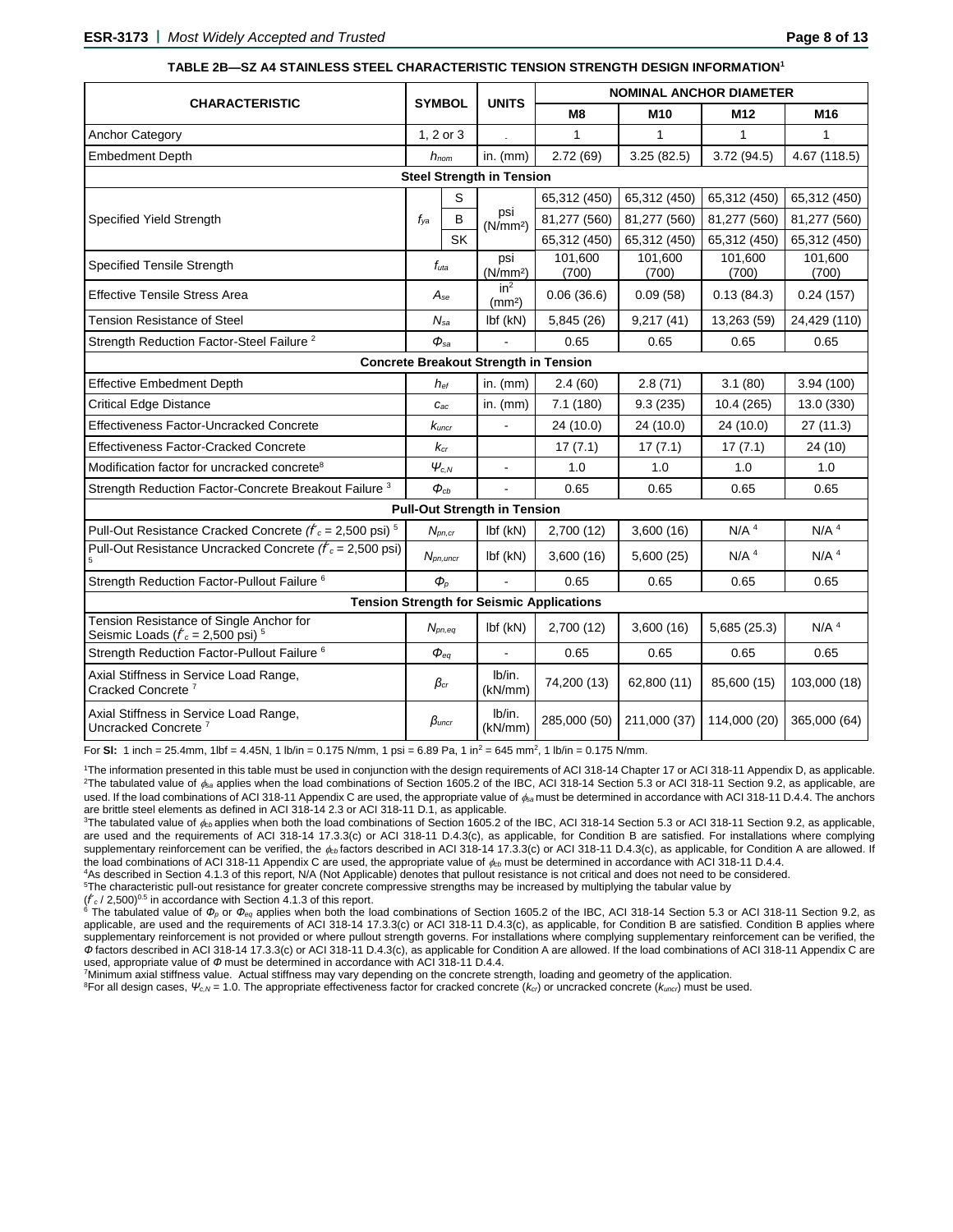#### **TABLE 3A—SZ CARBON STEEL CHARACTERISTIC SHEAR STRENGTH DESIGN INFORMATION<sup>1</sup>**

|                                                                                    |                                |                                          | <b>NOMINAL ANCHOR DIAMETER</b> |                 |            |                 |                 |                 |          |                 |                  |                |                |          |              |                           |          |                   |
|------------------------------------------------------------------------------------|--------------------------------|------------------------------------------|--------------------------------|-----------------|------------|-----------------|-----------------|-----------------|----------|-----------------|------------------|----------------|----------------|----------|--------------|---------------------------|----------|-------------------|
| <b>CHARACTERISTIC</b>                                                              | <b>SYMBOL</b>                  | <b>UNITS</b>                             |                                | M <sub>8</sub>  |            | M <sub>10</sub> |                 | M <sub>12</sub> |          | M <sub>16</sub> |                  |                | M20            |          | M24          |                           |          |                   |
| Anchor type                                                                        |                                |                                          | B                              | S               | <b>SK</b>  | B               | S               | <b>SK</b>       | B        |                 | <b>SK</b><br>S   | B              |                | S        | B            | S                         | B        | S                 |
| <b>Anchor Category</b>                                                             | $1.2$ or $3$                   | $\blacksquare$                           |                                | 3               |            |                 | 1               |                 |          |                 | 1                |                | 1              |          | 1            |                           | 1        |                   |
| <b>Embedment Depth</b>                                                             | $h_{nom}$                      | in. $(mm)$                               |                                | 2.76(70)        |            |                 | 3.31(84)        |                 | 3.74(95) |                 |                  |                | 4.65(118)      |          | 5.83(148)    |                           |          | 6.65(169)         |
|                                                                                    | <b>Steel Strength in Shear</b> |                                          |                                |                 |            |                 |                 |                 |          |                 |                  |                |                |          |              |                           |          |                   |
| Shear Resistance of Steel                                                          | $V_{sa}$                       | $lb$ ( $kN$ )                            |                                | 5.457<br>(24.3) |            |                 | 8.793<br>(39.1) |                 |          |                 | 13.037<br>(58.0) | 19,100<br>(85) | 21.600<br>(96) |          | 22.400       | 27.600<br>$(100)$ $(123)$ |          | 44.984<br>(200.1) |
| <b>Strength Reduction Factor-Steel</b><br>Failure <sup>2</sup>                     | $\Phi_{sa}$                    |                                          | 0.6                            |                 | 0.6<br>0.6 |                 |                 | 0.6             |          |                 | 0.6              |                |                | 0.6      |              |                           |          |                   |
| <b>Concrete Breakout Strength in Shear</b>                                         |                                |                                          |                                |                 |            |                 |                 |                 |          |                 |                  |                |                |          |              |                           |          |                   |
| Anchor Outside Diameter                                                            | $d_a$ ( $d_{nom}$ )            | in. $(mm)$                               |                                | 0.45(11.5)      |            |                 | 0.57(14.5)      |                 |          |                 | 0.69(17.5)       |                | 0.93(23.5)     |          |              | 1.08(27.5)                |          | 1.26(32)          |
| Load Bearing Length of Anchor in<br>Shear                                          | $I_{\rm e}$                    | in. $(mm)$                               |                                | 0.91(23)        |            |                 | 1.14(29)        |                 | 1.38(35) |                 | 1.85(47)         |                |                | 2.17(55) |              |                           | 2.52(64) |                   |
| <b>Strength Reduction Factor-Concrete</b><br>Breakout Failure <sup>3</sup>         | $\Phi_{cb}$                    |                                          |                                | 0.7             |            |                 | 0.7<br>0.7      |                 | 0.7      |                 | 0.7              |                |                | 0.7      |              |                           |          |                   |
|                                                                                    |                                | <b>Concrete Pryout Strength in Shear</b> |                                |                 |            |                 |                 |                 |          |                 |                  |                |                |          |              |                           |          |                   |
| Coefficient for Pryout Strength                                                    | $k_{cp}$                       |                                          |                                | 1               |            |                 | 2               |                 |          |                 | $\overline{2}$   |                | 2              |          |              | $\overline{2}$            |          | $\overline{2}$    |
| <b>Strength Reduction Factor-Concrete</b><br>Pryout Failure <sup>4</sup>           | $\boldsymbol{\phi}_{cp}$       |                                          | 0.7                            |                 |            | 0.7             |                 |                 |          | 0.7             |                  | 0.7            |                |          | 0.7          |                           | 0.7      |                   |
| <b>Shear Strength for Seismic Applications</b>                                     |                                |                                          |                                |                 |            |                 |                 |                 |          |                 |                  |                |                |          |              |                           |          |                   |
| Shear Resistance of Single Anchor<br>for Seismic Loads $(r_c = 2,500 \text{ psi})$ | $V_{sa,eq}$                    | $lb$ ( $kN$ )                            |                                | 3,934<br>(17.5) |            |                 | 6.627<br>(29.5) |                 |          |                 | 8.977<br>(39.9)  |                | 9,217(41)      |          |              | 22,256 (99)               |          | 35.992<br>(160.1) |
| <b>Strength Reduction Factor-Steel</b><br>Failure<br>------- -- ---                | $\boldsymbol{\phi}_{eq}$       |                                          |                                | 0.6             | --------   |                 | 0.6             |                 | 0.6      |                 |                  | 0.6            |                |          | 0.6<br>$-11$ |                           | 0.6      |                   |

**TABLE 3B—SZ A4 STAINLESS STEEL CHARACTERISTIC SHEAR STRENGTH DESIGN INFORMATION<sup>1</sup>**

| <b>CHARACTERISTIC</b>                                                                | <b>SYMBOL</b>            | <b>UNITS</b>  | <b>NOMINAL ANCHOR DIAMETER</b>           |              |                 |                |  |  |  |
|--------------------------------------------------------------------------------------|--------------------------|---------------|------------------------------------------|--------------|-----------------|----------------|--|--|--|
|                                                                                      |                          |               | M <sub>8</sub>                           | M10          | M <sub>12</sub> | M16            |  |  |  |
| <b>Anchor Category</b>                                                               | $1,2$ or $3$             | ۰             |                                          |              |                 | 1              |  |  |  |
| <b>Embedment Depth</b>                                                               | $h_{nom}$                | in. $(mm)$    | 2.72(69)                                 | 3.25(82.5)   | 3.72(94.5)      | 4.67 (118.5)   |  |  |  |
| <b>Steel Strength in Shear</b>                                                       |                          |               |                                          |              |                 |                |  |  |  |
| Shear Resistance of Steel                                                            | $V_{\mathrm{sa}}$        | $lb$ ( $kN$ ) | 5,463 (24.3)                             | 8,273 (36.8) | 13,668 (60.8)   | 19,963 (88.8)  |  |  |  |
| Strength Reduction Factor-Steel Failure <sup>2</sup>                                 | $\Phi_{sa}$              |               | 0.60                                     | 0.60         | 0.60            | 0.60           |  |  |  |
| <b>Concrete Breakout Strength in Shear</b>                                           |                          |               |                                          |              |                 |                |  |  |  |
| Anchor Outside Diameter                                                              | $d_a$ ( $d_{nom}$ )      | in. $(mm)$    | 0.45(11.5)                               | 0.57(14.5)   | 0.69(17.5)      | 0.93(23.5)     |  |  |  |
| Load Bearing Length of Anchor in Shear                                               | Ιe                       | in. $(mm)$    | 0.91(23)                                 | 1.14(29)     | 1.38(35)        | 1.85(47)       |  |  |  |
| <b>Strength Reduction Factor-Concrete Breakout</b><br>Failure <sup>3</sup>           | $\boldsymbol{\phi}_{cb}$ |               | 0.7                                      | 0.7          | 0.7             | 0.7            |  |  |  |
|                                                                                      |                          |               | <b>Concrete Pryout Strength in Shear</b> |              |                 |                |  |  |  |
| Coefficient for Pryout Strength                                                      | $k_{cp}$                 |               | $\mathcal{P}$                            | 2            | $\mathfrak{p}$  | $\overline{2}$ |  |  |  |
| Strength Reduction Factor-Concrete Pryout<br>Failure <sup>4</sup>                    | $\boldsymbol{\phi}_{cp}$ |               | 0.7                                      | 0.7          | 0.7             | 0.7            |  |  |  |
| <b>Shear Strength for Seismic Applications</b>                                       |                          |               |                                          |              |                 |                |  |  |  |
| Shear Resistance of Single Anchor for Seismic<br>$(fc = 2,500 \text{ psi})$<br>Loads | $V_{sa,eq}$              | $lb$ (kN)     | 2,158(9.6)                               | 3,012(13.4)  | 5,485 (24.4)    | 15,983 (71.1)  |  |  |  |
| <b>Strength Reduction Factor-Steel Failure</b>                                       | $\boldsymbol{\phi}_{eq}$ |               | 0.60                                     | 0.60         | 0.60            | 0.60           |  |  |  |

For SI: 1 inch = 25.4mm, 1 lbf = 0.00445 kN, 1 psi = 0.00689 N/mm<sup>2</sup>, 1 in<sup>2</sup> = 645 mm<sup>2</sup>.

<sup>1</sup>The information presented in this table must be used in conjunction with the design requirements of ACI 318-14 Chapter 17 or ACI 318-11 Appendix D, as applicable. <sup>2</sup>The tabulated value of  $\phi_{\text{sa}}$  applies when the load combinations of Section 1605.2 of the IBC, ACI 318-14 Section 5.3, or ACI 318-11 Section 9.2, as applicable, are used. If the load combinations of ACI 318-11 Appendix C are used, the appropriate value of *sa* must be determined in accordance with ACI 318-11 D.4.4.).

<sup>3</sup>The tabulated value of  $\phi_{\rm{th}}$  applies when both the load combinations of Section 1605.2 of the IBC, ACI 318-14 Section 5.3 or ACI 318-11 Section 9.2, as applicable, are used and the requirements of ACI 318-14 17.3.3(c) or ACI 318-11 D.4.3(c), as applicable, for Condition B are satisfied. For installations where complying supplementary reinforcement can be verified, the  $\phi_{cb}$  factors described in ACI 318-14 17.3.3(c) or ACI 318-11 D.4.3(c), as applicable, for Condition A are allowed. If the load combinations of ACI 318-11 Appendix C are used, the appropriate value of  $\phi_{cb}$  must be determined in accordance with ACI 318-11 D.4.4.

<sup>4</sup>The tabulated value of Φ<sub>*cp*</sub> applies when both the load combinations of Section 1605.2 of the IBC, ACI 318-14 Section 5.3 or ACI 318-11 Section 9.2, as applicable, are used and the requirements of ACI 318-14 17.3.3(c) or ACI 318-11 D.4.3(c), as applicable, for Condition B are satisfied. Condition B applies where supplementary reinforcement is not provided or where pryout strength governs. For installations where complying supplementary reinforcement can be verified, the *Ф* factors described in ACI 318-14 17.3.3(c) or ACI 318-11 D.4.3(c), as applicable, for Condition A are allowed. If the load combinations of ACI 318-11 Appendix C are used, the appropriate value of *Ф* must be determined in accordance with ACI 318-11 D.4.4.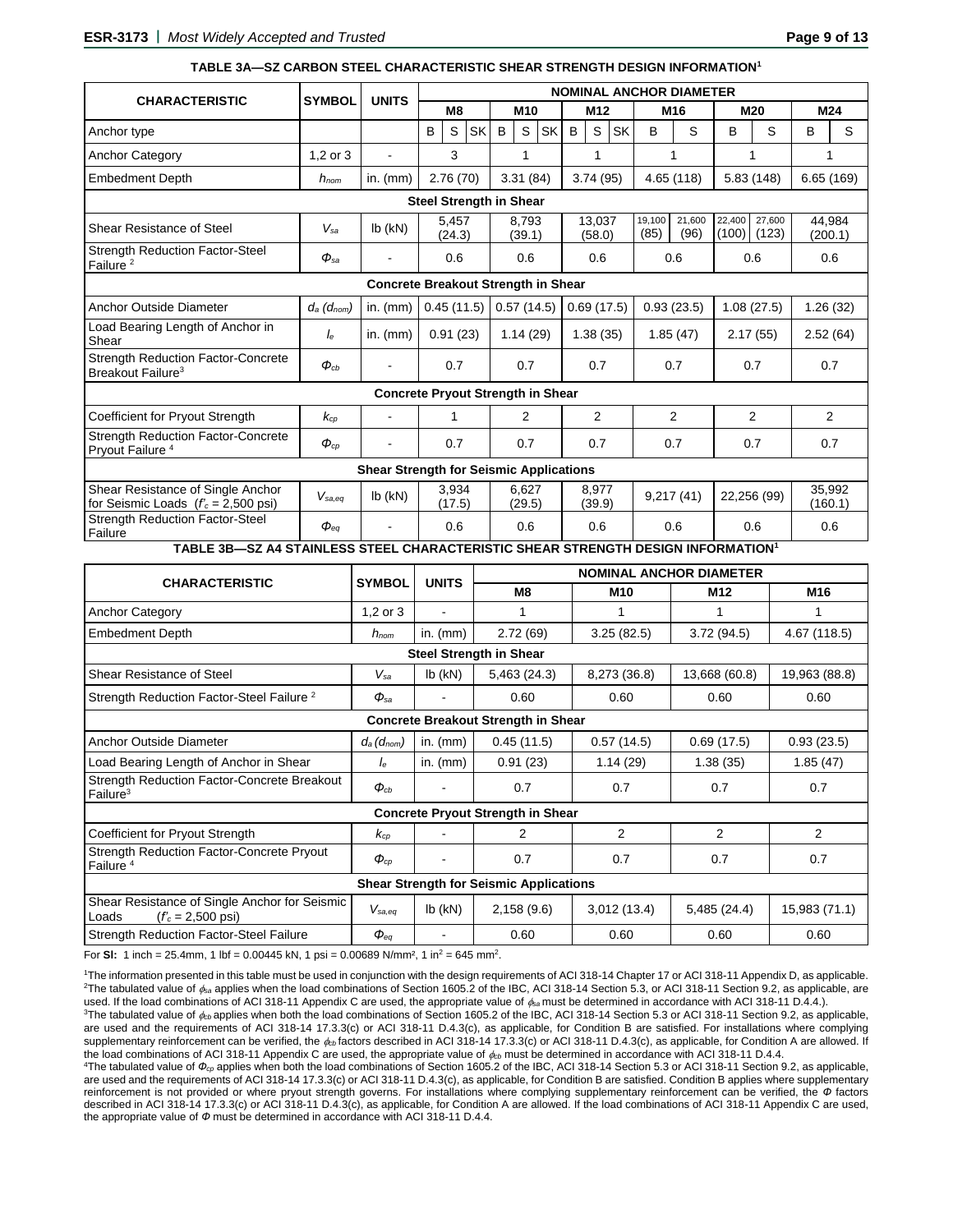# **TABLE 4A—SZ CARBON STEEL EXAMPLE ALLOWABLE STRESS DESIGN VALUES FOR ILLUSTRATIVE PURPOSES1,2,3,4,5,6,7**

| <b>Nominal Anchor</b><br><b>Diameter</b> | <b>Embedment Depth,</b><br>$h_{nom}(in.)$ | <b>Effective Embedment</b><br>Depth, hef(in.) | <b>Allowable Tension Load,</b><br>$\Phi N_n / \alpha$ (lbf) |
|------------------------------------------|-------------------------------------------|-----------------------------------------------|-------------------------------------------------------------|
| M8                                       | 2.76                                      | 2.4                                           | 1.182                                                       |
| M10                                      | 3.31                                      | 2.8                                           | 2.079                                                       |
| M12                                      | 3.74                                      | 3.1                                           | 2,877                                                       |
| M16                                      | 4.65                                      | 3.94                                          | 4,637                                                       |
| M20                                      | 5.83                                      | 4.92                                          | 6,470                                                       |
| M24                                      | 6.65                                      | 5.92                                          | 8.540                                                       |

For **Sl:** 1 inch = 25.4 mm, ft-lbf = 1.356 N-m, 1 lbf = 4.45 N.

<sup>1</sup>Single anchor with static tension load only

<sup>2</sup>Concrete determined to remain uncracked for the life of the anchorage

<sup>3</sup>Load combination from ACI 318-14 Section 5.3 or ACI 318-11 Section 9.2, as applicable, (no seismic loading) with  $\Phi_{sa} = 0.65$ ,  $\Phi_{cb} = 0.45$ , and  $\Phi_p = 0.45$  (M8) and  $\Phi_{\rm sa}$  =0.65,  $\Phi_{\rm cb}$  = 0.65, and  $\Phi_{\rm p}$  = 0.65 (M10 – M24)

<sup>4</sup>30% dead load and 70% live load. Controlling load combination is 1.2*D* + 1.6*L*. Calculation of *α* based on weighted average: *α* = 0.3\*1.2 + 0.7\*1.6 = 1.48

5 *f'<sup>c</sup>* = 2,500 psi (normal weight concrete)

 ${}^{6}C_{a1} = C_{a2} \geq C_{ac}$ 

<sup>7</sup>*h* ≥ *hmin*

# **TABLE 4B—SZ A4 STAINLESS STEEL EXAMPLE ALLOWABLE STRESS DESIGN VALUES FOR ILLUSTRATIVE PURPOSES1,2,3,4,5,6,7**

| <b>Nominal Anchor</b><br><b>Diameter</b> | <b>Nominal Embedment Depth,</b><br>$h_{nom}(in.)$ | <b>Effective Embedment</b><br>Depth, $h_{ef}$ (in.) | <b>Allowable Tension Load,</b><br>$\Phi N_n / \alpha$ (lbf) |
|------------------------------------------|---------------------------------------------------|-----------------------------------------------------|-------------------------------------------------------------|
| M8                                       | 2.72                                              | 2.4                                                 | 1.581                                                       |
| M <sub>10</sub>                          | 3.25                                              | 2.8                                                 | 2.459                                                       |
| M <sub>12</sub>                          | 3.72                                              | 3.1                                                 | 2.877                                                       |
| M <sub>16</sub>                          | 4.67                                              | 3.94                                                | 4.637                                                       |

For **Sl:** 1 inch = 25.4 mm, ft-lbf = 1.356 N-m, 1 lbf = 4.45 N.

<sup>1</sup>Single anchor with static tension load only

<sup>2</sup>Concrete determined to remain uncracked for the life of the anchorage

<sup>3</sup>Load combination from ACI 318-14 Section 5.3 or ACI 318-11 Section 9.2, as applicable, (no seismic loading) with  $\Phi_{sa} = 0.65$ ,  $\Phi_{cb} = 0.65$ , and  $\Phi_p = 0.65$ .

<sup>4</sup>30% dead load and 70 % live load. Controlling load combination is 1.2*D* + 1.6*L*. Calculation of *α* based on weighted average: *α* = 0.3\*1.2 + 0.7\*1.6 = 1.48

5 *f'<sup>c</sup>* = 2,500 psi (normal weight concrete)

 $^{6}C_{a1} = C_{a2} \geq C_{ac}$ 

<sup>7</sup>*h* ≥ *hmin*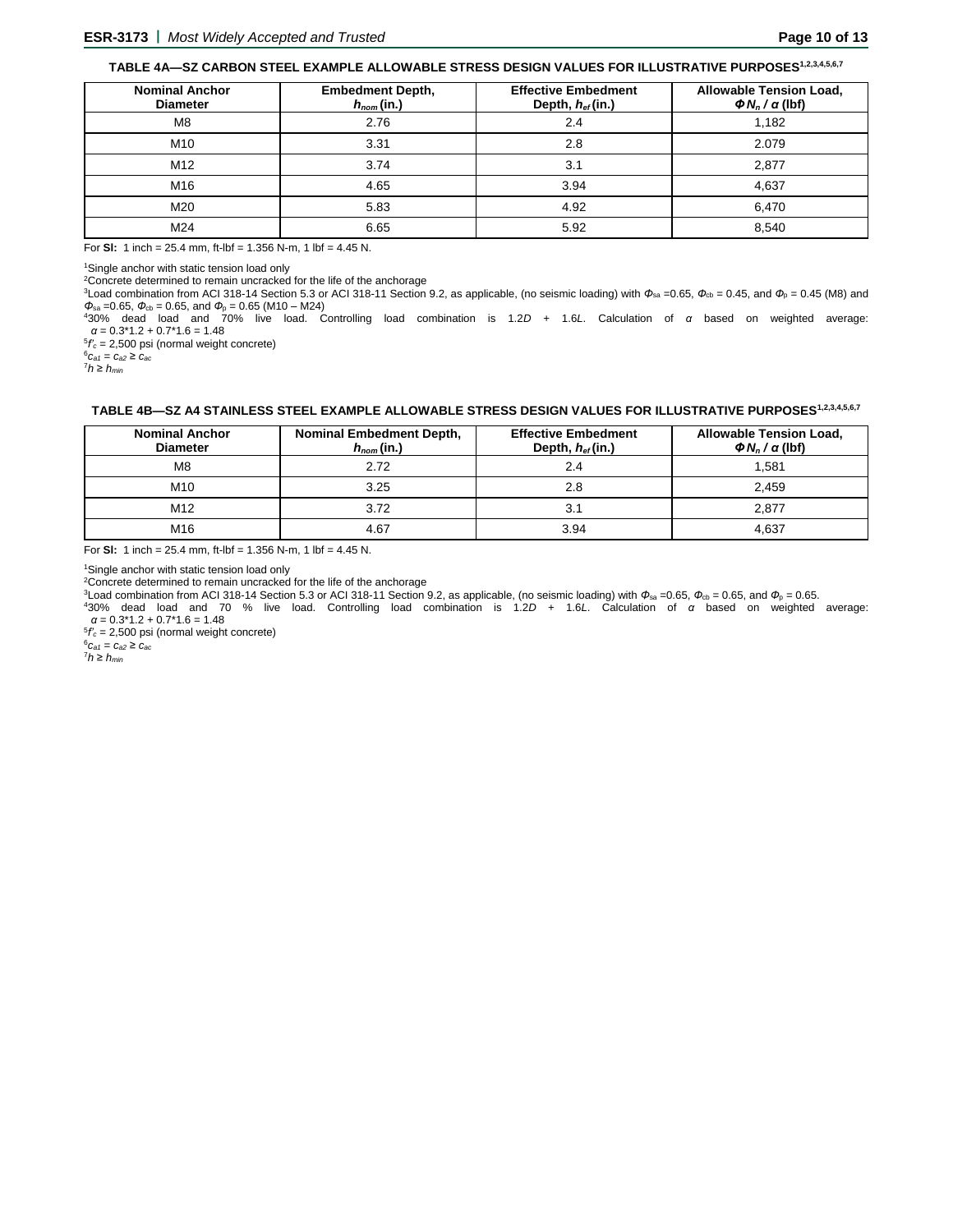### **INSTALLATION INSTRUCTIONS**



Select the correct diameter metric drill bit, drill hole to minimum required hole depth or deeper.

Step1:



Step 2: Remove drilling debris with a blowout bulb, compressed air or vacuum.



Step 3:

Using a hammer, tap the anchor through the part being fastened into the drilled hole until the washer is in contact with the fastened part. Do not expand anchor by hand prior to installation.



Step 4: Using a torque wrench, apply the specified installation torque to the anchor.

ACI 318-11 (ACI 318-14) Code Ref.

Report Ref.

Table 2A

Determine if two M16 diameter SZ-B (Stud) carbon steel High Load anchors with an effective embedment depth  $h_{ef} = 3.94$  inches installed 13 inches from center to center and 5 inches from the edge of a 9 inch deep slab is adequate for a service tension load of 4,000 lb. (live load) and a reversible service shear load of 2,000 lb. (live load). The anchor group will be in the tension zone, away from other anchors in  $f_c = 3,000$ psi normal–weight concrete.

|                                                             | ACI 318-11<br>(ACI 318-14)<br>Code Ref. | Report<br>Ref. |
|-------------------------------------------------------------|-----------------------------------------|----------------|
| Verify minimum Member Thickness, Spacing and Edge Distance: |                                         |                |
| $h = 9$ in. $\geq h_{min} = 7.9$ in. o.k.                   |                                         | Table 1A       |
| $s = 13$ in. $\ge s_{\min} = 12.6$ in. o.k.                 |                                         | Table 1A       |
| $C_{a,min} = 5$ in. $\ge C_{min} = 4.7$ in. o.k.            |                                         | Table 1A       |

# 2. Determine the Factored Tension and Shear Design Loads: 9.2.1 (5.3.1)  $N_{ua} = 1.6 L = 1.6 \times 4,000 = 6,400 lb.$

 $V_{ua} = 1.6 L = 1.6 \times 2,000 = 3,200 lb.$ 

#### 3. Steel Capacity under Tension Loading:

| $N_{sa}$ = 28,171             | - - - - - - - - - - - - | Table 2A |
|-------------------------------|-------------------------|----------|
| $\phi = 0.65$                 |                         | Table 2A |
| $n = 2$ (double anchor group) |                         |          |

D.5.1 (17.4.1)

Calculating for  $\phi N_{\text{sa}}$ :

# **Nsa = 0.65 x 2 x 28,171 = 36,622 lb.**

4. Concrete Breakout Capacity under Tension Loading D.5.2 (17.4.2)

$$
N_{cbg} = \frac{A_{Nc}}{A_{Nco}} \Psi_{ec,N} \Psi_{ed,N} \Psi_{c,N} \Psi_{cp,N} N_b
$$
  
Eq.(D-4)  
(Eq. 17.4.2.1b)



| Ĩ.<br>×<br>٧ |  |
|--------------|--|

| $N_b = k_c \lambda \sqrt{f_c h_{ef}^{1.5}}$ | $Eq.(D-6)$<br>(Eq. 7.4.2.2a) |
|---------------------------------------------|------------------------------|
|                                             |                              |

with  $k_c = k_{cr} = 21$ 

 $\lambda = 1.0$  for normal-weight concrete

| $\Psi_{\text{ec,N}}$ =1.0 since eccentrically e' <sub>N</sub> = 0                                                     | $Eq.(D-8)$<br>(Eq. 17.4.2.4)   |  |  |
|-----------------------------------------------------------------------------------------------------------------------|--------------------------------|--|--|
| $\Psi_{\text{ed},N}$ =0.7+0.3 $\frac{c_{a,\text{min}}}{1.5h_{\text{ef}}}$ when $c_{a,\text{min}}$ ≤1.5h <sub>ef</sub> | $Eq.(D-10)$<br>(Eq. 17.4.2.5b) |  |  |

by observation  $c_{a,min}=3(1.5h_{ef}=5.91$  in.

$$
\Psi_{\text{ed,N}} = 0.7 + 0.3 \frac{(5)}{1.5(3.94)} = 0.95
$$
\n
$$
\Psi_{\text{c,N}} = 1.0 \text{ assuming cracking at service loads } (f_t > f_t) \qquad (17.4.2.6)
$$
\n
$$
\Psi_{\text{cp,N}} = 1.0 \text{ designed for cracked} \qquad (17.4.2.7)
$$
\n
$$
\Psi_{\text{cp,N}} = 1.0 \text{ designed for cracked} \qquad (17.4.2.7)
$$
\n
$$
\mathbf{A}_{\text{Nco}} = \text{Calculate the formula: } \mathbf{A}_{\text{Nco}}
$$
\n
$$
\mathbf{A}_{\text{Nco}} = 9\mathbf{h}_{\text{ef}}^2 = 9(3.94)^2 = 139.71 \text{ ln}^2 \qquad \text{Eq. (D-5)} \qquad (\text{Eq. 17.4.2.1c})
$$
\n
$$
\mathbf{A}_{\text{Nco}} = (\text{Ca}_{1} + 1.5 \text{ h}_{\text{ef}}) (2x \text{ 1.5 h}_{\text{ef}} + s_1)
$$
\n
$$
= (5 + 1.5x \text{ 3.94}) (2x \text{ 1.5 x 3.94 + 13}) \qquad \text{Fig. RD.5.2.1 b}
$$
\n
$$
= 270.8 \text{ in}^2 \qquad \text{A}_{\text{Nc}} = 270.8 \text{ in}^2 \qquad \text{A}_{\text{Nc}} = 4.04
$$

$$
\frac{A_{\text{Nc}}}{A_{\text{Nco}}} = \frac{270.6 \text{ m}}{139.71 \text{ in.}^2} = 1.94
$$

#### **FIGURE 3―SZ EXAMPLE CALCULATION**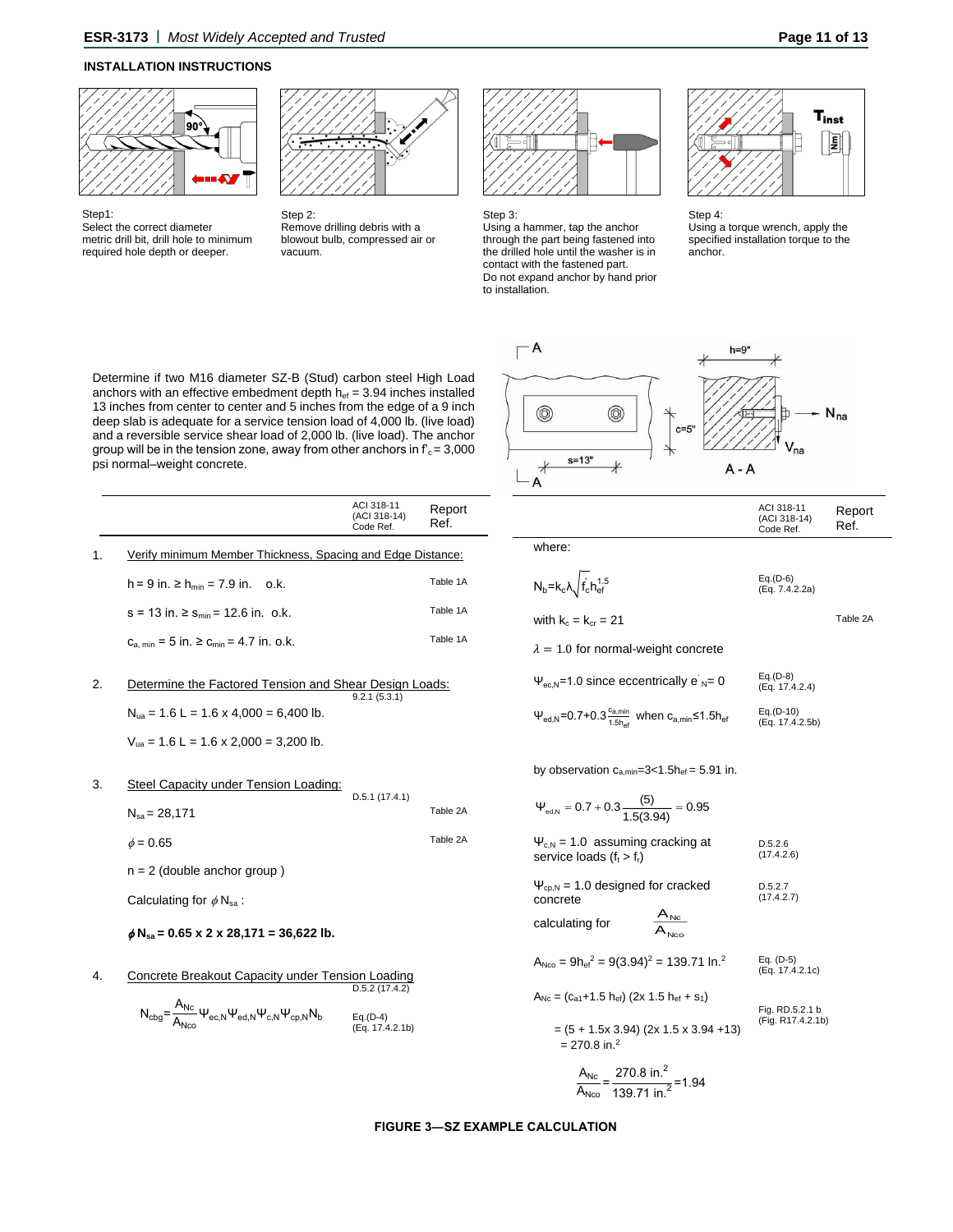|    |                                                                                                                              | ACI 318-11<br>(ACI 318-14)<br>Code Ref.                                                  | Report<br>Ref. |                                          |                                                                                                                                                                                                   | ACI 318-11<br>(ACI 318-14)<br>Code Ref. | Report<br>Ref. |  |
|----|------------------------------------------------------------------------------------------------------------------------------|------------------------------------------------------------------------------------------|----------------|------------------------------------------|---------------------------------------------------------------------------------------------------------------------------------------------------------------------------------------------------|-----------------------------------------|----------------|--|
|    | Calculating for $N_b$ and $N_{cba}$ .                                                                                        |                                                                                          |                |                                          | $\frac{A_{\nu c}}{A_{\nu c}} = \frac{210}{112.5} = 1.87$                                                                                                                                          | D.6.2.1<br>(17.5.2.1)                   |                |  |
|    | $N_b = 21 \times 1.0 \times \sqrt{3,000} \times (3.94)^{1.5}$<br>$= 8.995$ lb.                                               |                                                                                          |                |                                          |                                                                                                                                                                                                   |                                         |                |  |
|    | $N_{cbq} = 1.94 \times 1.0 \times 0.95 \times 1.0 \times 1.0 \times 8,995$                                                   |                                                                                          |                | calculating for $V_b$ and $\phi V_{cba}$ |                                                                                                                                                                                                   |                                         |                |  |
|    | $= 16,579$ lb.                                                                                                               |                                                                                          |                |                                          | $d_a = 0.93$ in.                                                                                                                                                                                  |                                         | Table 3A       |  |
|    | $\phi = 0.65$ for Condition B                                                                                                |                                                                                          |                |                                          | $I_a = 2xd_a = 1.86$ in.                                                                                                                                                                          | D.6.2.2<br>(17.5.2.2)                   |                |  |
|    | (no supplementary reinforcement provided)<br>$\phi$ N <sub>cb</sub> =0.65×16,579=10,776 lb.                                  |                                                                                          | Table 2A       |                                          | $c_{a1} = 5$ in.                                                                                                                                                                                  |                                         |                |  |
| 5. | <b>Pullout Capacity</b>                                                                                                      | $D.5.3$ (17.4.3)                                                                         |                |                                          | $\phi = 0.70$ for Condition B                                                                                                                                                                     |                                         | Table 3A       |  |
|    | not decisive                                                                                                                 | (no supplementary reinforcement provided)<br>Table 2A                                    |                |                                          |                                                                                                                                                                                                   |                                         |                |  |
| 6. |                                                                                                                              | Check all Failure Modes under Tension Loading:<br>D.4.1.1<br>(17.3.1.1)<br>$= 36,622$ lb |                |                                          | $V_b$ =7× $\left(\frac{1.86}{0.93}\right)^{0.2}$ × $\sqrt{0.93}$ × $1.0x\sqrt{3,000}$ × $(5)^{1.5}$ = 4,749lb.                                                                                    |                                         |                |  |
|    | Summary:<br><b>Steel Capacity</b>                                                                                            |                                                                                          |                |                                          | $\phi V_{\text{cbg}} = 0.70 \times 1.87 \times 1.0 \times 1.0 \times 1.0 \times 4,749$<br>$= 6,216$ lb                                                                                            |                                         |                |  |
|    | Concrete Breakout Capacity                                                                                                   | $= 10,776$ lb. $\leftarrow$ Controls                                                     |                | 9.                                       | Concrete Pryout Strength:                                                                                                                                                                         | $D.6.3$ (17.5.3)                        |                |  |
|    | <b>Pullout Capacity</b>                                                                                                      | $=$ not decisive                                                                         |                |                                          | $V_{cpq}$ = $k_{cp}N_{cbq}$                                                                                                                                                                       | Eq. (D-40)<br>(Eq. 17.5.3.1a)           |                |  |
|    | $\phi$ N <sub>n</sub> = 10,776 lb. as Concrete Breakout Capacity controls<br>$> N_{ua} = 6,400$ lb. - OK                     |                                                                                          |                |                                          | Where:<br>$k_{cp} = 2.0$ for $h_{ef} \ge 2.5$                                                                                                                                                     |                                         |                |  |
| 7. | Steel Capacity under Shear Loading:                                                                                          | D.6.1(17.5.1)                                                                            |                |                                          | V <sub>cpg</sub> =2.0 ×16,579=33,158 lb. $\phi$ V <sub>cpg</sub> =0.70×33,158=23,211 lb.                                                                                                          |                                         |                |  |
|    | Calculating for $\phi$ V <sub>sa</sub> :                                                                                     |                                                                                          |                |                                          |                                                                                                                                                                                                   |                                         |                |  |
|    | $V_{sa} = 2 \times 19,100 = 38,200$ lb.                                                                                      | Table 3A<br>Table 3A                                                                     |                | 10.                                      | Check all Failure Modes under Shear Loading:                                                                                                                                                      |                                         |                |  |
|    | $\phi = 0.65$<br>$\phi$ V <sub>sa</sub> = 0.65 x 38,200 = 24,830 lb.                                                         |                                                                                          |                |                                          | Summary:                                                                                                                                                                                          | D.4.1.1<br>(17.3.1.1)                   |                |  |
| 8. | Concrete Breakout Capacity under Shear Loading:                                                                              | $D.6.2$ (17.5.2)                                                                         |                |                                          | <b>Steel Capacity</b>                                                                                                                                                                             | $= 24,870$ lb.                          |                |  |
|    | $V_{\text{cbg}} = \frac{A_{\text{Vc}}}{\Delta} \Psi_{\text{ec,V}} \Psi_{\text{ed,V}} \Psi_{\text{c,V}} V_{\text{b}}$         |                                                                                          |                |                                          | Concrete Breakout Capacity = $6,216$ lb. $\leftarrow$ Controls<br><b>Pryout Capacity</b>                                                                                                          | $= 23,211$ lb.                          |                |  |
|    |                                                                                                                              | Eq. (D-31)<br>(Eq.17.5.2.1b)                                                             |                |                                          |                                                                                                                                                                                                   |                                         |                |  |
|    | where:                                                                                                                       |                                                                                          |                |                                          | $\phi$ V <sub>n</sub> = 6,216 lb. as Concrete Breakout Capacity controls<br>$>$ V <sub>ua</sub> = 3,000 lb. – OK                                                                                  |                                         |                |  |
|    | $V_b = 7 \left(\frac{l_e}{d_a}\right)^{0.2} \sqrt{d_a} \lambda_a \sqrt{f'_c} c_{a1}^{1.5}$ Eq. (D-33)<br>(Eq. 17.5.2.2a)     |                                                                                          |                | 11.                                      | Check Interaction of Tension and Shear Forces                                                                                                                                                     | D.7(17.6)                               |                |  |
|    | $\Psi_{\rm ec,V}$ = 1.0 since eccentricity e' <sub>V</sub> = 0                                                               | Eq. (D-36)<br>(Eq.17.5.2.5)                                                              |                |                                          | If 0.2 $\phi$ V <sub>n</sub> $\geq$ V <sub>ua</sub> then the full tension<br>design strength is permitted.<br>By observation, this is not the case.                                               | D.7.1 (17.6.1)                          |                |  |
|    | $\Psi_{\text{ed,V}} = 1.0$ since $c_{a2} > 1.5c_{a1}$                                                                        | Eq. (D-37)<br>(Eq.17.5.2.6a)                                                             |                |                                          | If 0.2 $\phi$ N <sub>n</sub> $\geq$ N <sub>ua</sub> then the full shear<br>D.7.2 (17.6.2)<br>design strength is permitted.                                                                        |                                         |                |  |
|    | $\Psi_{cV}$ = 1.0 assuming cracking at<br>service loads $(f_t > f_r)$                                                        | D.6.2.7<br>(17.5.2.7)                                                                    |                |                                          | By observation, this is not the case.                                                                                                                                                             |                                         |                |  |
|    |                                                                                                                              |                                                                                          |                |                                          | Therefore                                                                                                                                                                                         |                                         |                |  |
|    | $\frac{A_{\text{Vc}}}{A_{\text{Vc}}}$<br>calculating for<br>h = $9 > 1.5$ C <sub>a1</sub> = $1.5 \times 5 = 7.5$ in.         |                                                                                          |                |                                          | $\frac{N_{ua}}{\Phi N_{n}} + \frac{V_{ua}}{\Phi V_{n}} \le 1.2$                                                                                                                                   |                                         |                |  |
|    | $= (2(1.5ca1) + s1) 1.5ca1$<br>Av <sub>c</sub><br>$=(2 \times 1.5 \times 5 + 13) \times 1.5 \times 5$                        | Fig.<br>RD.6.2.1 b (Fig.                                                                 |                |                                          | $\frac{6,400}{10.776} + \frac{3,200}{6.216} = 0.59 + 0.51 = 1.10 \le 1.2 - OK$                                                                                                                    |                                         |                |  |
|    | $= 210$ in. <sup>2</sup><br>$A_{\text{Vc0}} = 4.5$ ( $c_{a1}$ ) <sup>2</sup> = 4.5 x 5 <sup>2</sup> = 112.5 in. <sup>2</sup> | R17.5.2.1.b)<br>Eq. (D-32) (Eq.<br>17.5.2.1c                                             |                |                                          | 12. Summary                                                                                                                                                                                       |                                         |                |  |
|    |                                                                                                                              |                                                                                          |                |                                          | Two M16 diameter SZ High Load anchors at 3.94<br>in. effective embedment depth are adequate to<br>resist the applied service tension and shear<br>loads of 4,000 lb. and 2,000 lb., respectively. |                                         |                |  |